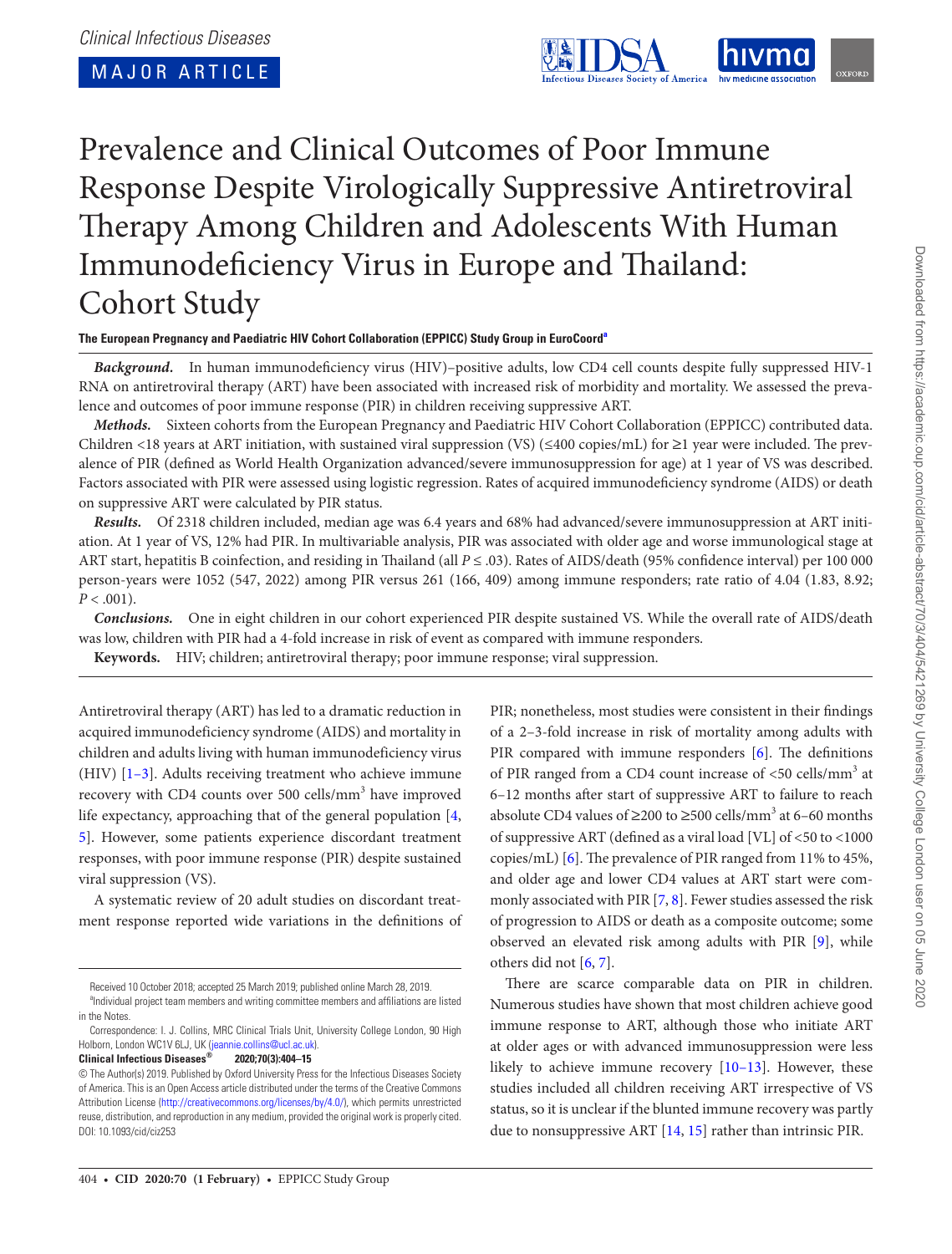In this study, we assessed the prevalence of PIR among children who achieved sustained VS on ART, the associated factors, and clinical outcomes within the European Pregnancy and Paediatric HIV Cohort Collaboration (EPPICC).

## METHODS

Sixteen pediatric observational cohorts from 15 middle- and high-income countries across Europe and Thailand in EPPICC contributed data. Patient-level clinical data were pooled electronically using a modified HIV Cohorts Data Exchange Protocol (HICDEP) (www.hicdep.org), as described elsewhere  $[16]$ .

Inclusion criteria for this analysis were as follows: (1) age less than 18 years at initiation of combination ART (defined as  $\geq 3$ drugs from ≥2 classes, excluding unboosted protease inhibitors [PIs], or a regimen of ≥3 nucleoside reverse transcriptase inhibitors [NRTIs] containing abacavir),  $(2) \ge 1$  CD4 and VL measurement on ART, and (3) achieved VS (defined as VL ≤400 copies/mL) within 1 year after ART start (or within 18 months for infants aged <12 months at ART start) and maintained VS for ≥1 year. Patients with documented sexual mode of transmission ( $n = 17$ ) were excluded because they were much older at HIV diagnosis than children with perinatal HIV (median age at HIV diagnosis of 15.6 years; interquartile range [IQR]: 14.4, 16.7 years versus 6.0 years; IQR: 1.6, 10.6 years, respectively).

Follow-up was from ART initiation until the earliest of death, loss to follow-up, 21st birthday, or last visit in pediatric care, with data through to 1 October 2016. All cohorts had routine CD4 and VL monitoring at least annually. AIDS-defining opportunistic infections and illnesses were based on the US Centers for Disease Control and Prevention 2014 [17] definition. All cohorts received local/national ethics approval.

## **Definitions of Viral Suppression and Poor Immune Response**

The period of VS started at the midpoint between the first VL ≤400 copies/mL and the previous VL >400 copies/mL (or at ART initiation if later). Patients were censored at the end of VS (at last VL ≤400 copies/mL), defined as the earliest of the following: (1) viral rebound (2 consecutive VLs >400 copies/mL or a single unconfirmed VL >10 000 copies/mL), (2) gap between VL measurements of >15 months (censored at last VL before gap), (3) ART interruption (defined as stopping all drugs for >14 days), or (4) death or last follow-up in pediatric care. In sensitivity analyses, we censored patients at the start of a gap between VL measurements of >12 months.

PIR was defined as World Health Organization (WHO) advanced or severe immunological stage for age at 1 year of VS: CD4 <30% for age <12 months, CD4 <25% for 12–35 months, CD4 <20% for 35–59 months, or CD4 <15% or <350 cells/mm<sup>3</sup> for  $\geq$ 5 years [18]. Children with CD4% or cell counts above these thresholds (WHO none or mild stage) were considered "immune responders."

## **Statistical Methods**

Among patients with WHO advanced or severe immunosuppression at ART initiation, time to immune recovery was estimated using Kaplan-Meier survival functions.

Among patients with CD4 measurements available at 1, 2, and 3 years of sustained VS (±3-month window), the prevalence of PIR was assessed at each time point.

Factors associated with PIR at 1 year of VS were assessed using logistic regression. Potential risk factors were characteristics at ART initiation: sex, mode of HIV infection (perinatal vs other/unknown), born abroad (vs in country of cohort), year of birth (<2000 vs ≥2000), age, WHO immunological stage, viral load, AIDS diagnosis, body mass index (BMI)-for-age *z* score (based on WHO reference standards [19]), tuberculosis disease prior to or soon after ART start (±6 months), cytomegalovirus disease–related AIDS event prior to ART start, initial ART regimen, calendar year of ART initiation, ever diagnosed with hepatitis B (HBV) and C (HCV) coinfection, and geographic region (United Kingdom/Ireland, Eastern Europe [Russia/Ukraine], Western and Central Europe, and Thailand). All factors were considered in the multivariable model, and the final model was determined using backwards selection (exit probability = 0.05). The missing indicator method was used for variables with missing data. For HBV and HCV coinfection, cytomegalovirus, and tuberculosis disease, the odds ratios (ORs) of the missing groups were similar to those of the uninfected group and were combined. Interactions between variables included in the final model were considered. This analysis was repeated to explore factors associated with PIR at 2 years of VS.

## **AIDS and Death on Suppressive ART**

We assessed the rate of clinical events (new/recurrent AIDS event or death) while on suppressive therapy by PIR status at 1 year of VS. Children entered at risk at 1 year of VS and were censored at first AIDS event or death or at the end of VS.

To explore the management of PIR, we assessed the rate of treatment changes (defined as a change in main drug class, from nonnucleoside reverse transcriptase inhibitors to PI-based regimen, or vice versa, or addition of a new drug class) during VS. We also described the median change in height and BMI-forage *z* scores [19] between ART initiation and 1 year of VS by PIR status.

All statistical analyses were performed using Stata version 14.2 (StataCorp).

# RESULTS

Of 3395 children with over 1 year of follow-up after ART start, 2318 (68%) had sustained VS for ≥1 year and were included in this analysis (Figure 1). The largest proportion were from the United Kingdom/Ireland (37%), followed by Western/Central Europe (32%), Thailand (17%), and Eastern Europe (14%) (Table 1). Half were female, and 91% had perinatal HIV. At ART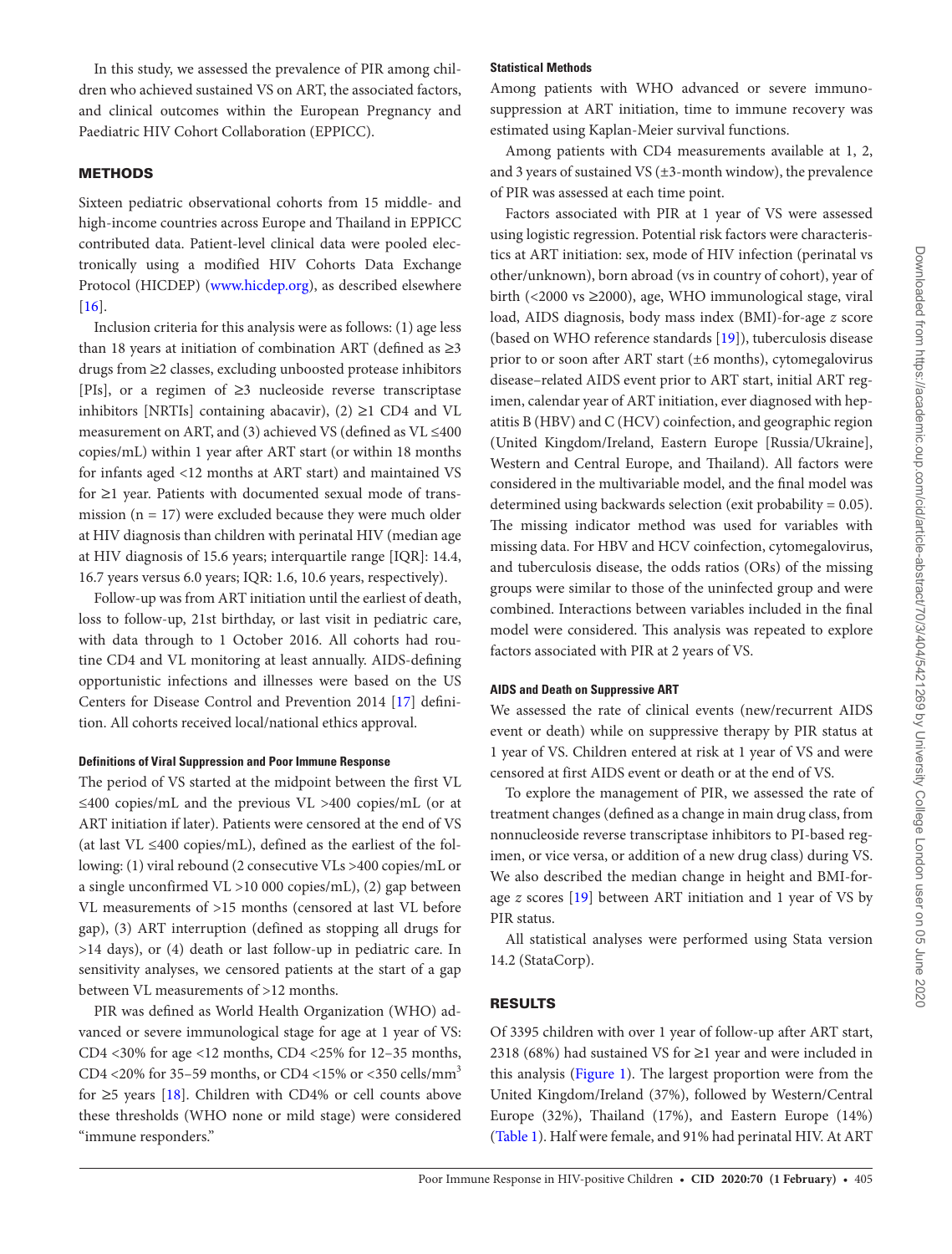initiation, median (IQR) age was 6.4 years (2.1, 10.4 years), median CD4 was 22% (14%, 33%) among those aged <5 years and 256 cells/mm<sup>3</sup> (94, 417 cells/mm<sup>3</sup>) among those aged  $\geq$ 5 years. Overall, 68% were advanced or severely immunocompromised and 19% had a prior AIDS diagnosis at ART start. One-third were initiated on PI-based regimens (87% on lopinavir), 36% on efavirenz-based regimens, and 28% on nevirapine-based regimens. The median duration of follow-up after ART start was 6.8 years (4.0, 9.7 years), during which 23 (1%) children died, 271 (12%) were lost to follow-up, 660 (28%) transferred to other clinics/adult care, and 170 (7%) were censored at their 21st birthday.

### **Immune Response**

At 1 year of VS, 83% of children ( $n = 1926$  of 2318) had a CD4 measurement available, of whom 88% had good immune status, an increase from 32% at ART start. Among patients with advanced/severe immune suppression at ART start, the time to immune recovery was rapid for the vast majority: 72% (95% confidence interval [CI], 70, 74) reached WHO none/mild stage by 1 year after ART start (Figure 2).

Overall, 12% (237 of 1926) of children had PIR at 1 year of VS; they were more likely to be from Thailand, older, with poorer immune status, and with a higher proportion being severely stunted and wasted at ART start as compared with immune responders (Table 2; all  $P < .001$ ). However, one-fifth of children with PIR were not severely immunocompromised at ART start. The median CD4 at 1 year of VS was 21% (16%, 23%) among those aged  $<$  5 years and 299 cells/mm<sup>3</sup> (246, 336 cells/mm<sup>3</sup>) in those aged ≥5 years among children with PIR

compared with 36% (31%, 42%) and 690 cells/mm<sup>3</sup> (537, 915 cells/mm<sup>3</sup>) among immune responders, respectively. Among children aged  $\geq$ 5 years, the median increase in CD4 from ART start to 1 year of VS was 150 (66, 243) versus 357 (212, 566) cells/mm<sup>3</sup>, respectively ( $P < .001$ ).

Children with missing CD4 at 1 year of VS ( $n = 392$ ) were more likely to be from Eastern European cohorts (41% missing among children from Eastern Europe versus 13% in other regions, *P* < .001), initiated ART at younger ages (median, 3.3 [0.8, 8.5] years versus 6.9 [2.6, 10.6] years, *P* < .001) with better immune status (16% WHO stage none/mild versus 11%, *P* = .009) compared with children with CD4 measurements (data not shown).

The number of children with sustained VS for  $2 (n = 1873)$ and 3 ( $n = 1509$ ) years after ART start declined over time. Among those with CD4 measurements available, the prevalence of PIR fell to 7% (n = 104 of 1594) and 3% (n = 46 of 1332), respectively.

#### **Factors Associated With PIR**

In multivariable analyses, factors associated with PIR at 1 year of VS were as follows: older age and worse immune stage at ART start, HBV coinfection, and being in the Thai cohort (Table 2). Children aged 5–10 years at ART start had 1.8 times higher odds of PIR compared with those aged <5 years, with the odds increasing with each older age group ( $P < .001$ ). The odds of PIR increased with worse levels of immunodeficiency at ART start and in those with missing baseline CD4 values ( $P < .001$ ), Children in the Thai cohort had a 2-fold increased odds of PIR (adjusted OR [aOR], 2.16; 95% CI, 1.49, 3.13) compared with



Figure 1. Flowchart of children included in the analysis. Abbreviations: ART, antiretroviral therapy; PIR, poor immune response; VS, viral suppression.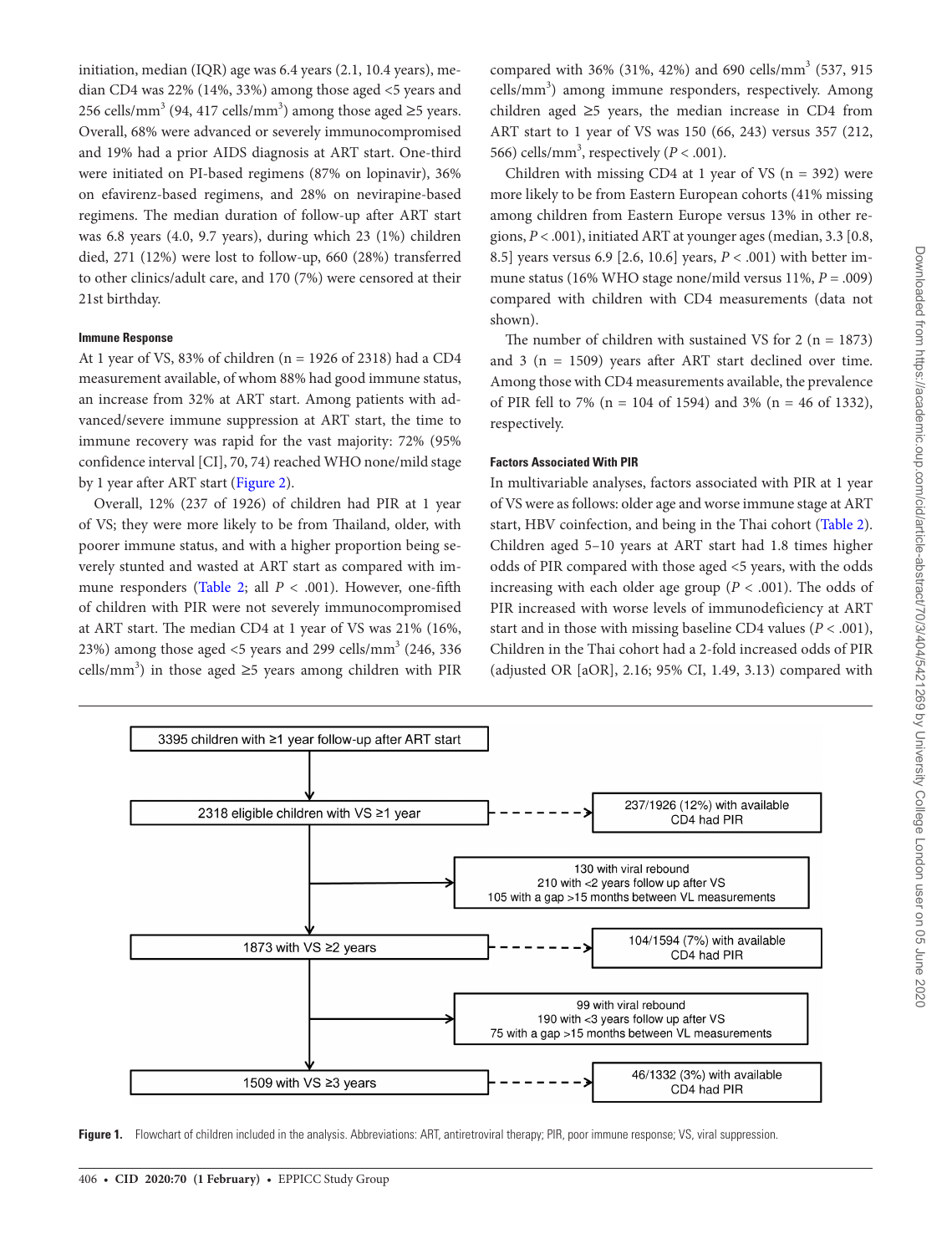## **Table 1. Characteristics of Children With Sustained Viral Suppression for ≥1 Year, by Immune Response Status**

|                                                                                           | All Children With $VS \ge 1$ year <sup>a</sup><br>$(N = 2318)$ | Immune Responders at<br>1 Year of VS ( $n = 1689$ ) | Poor Immune Responders<br>at 1 Year of VS ( $n = 237$ ) |
|-------------------------------------------------------------------------------------------|----------------------------------------------------------------|-----------------------------------------------------|---------------------------------------------------------|
| Demographic characteristics                                                               |                                                                |                                                     |                                                         |
| Sex, male                                                                                 | 1084 (47)                                                      | 783 (46)                                            | 121 (51)                                                |
| Age at HIV diagnosis ( $n = 2090$ , 1546, 218), years                                     | 3.8(1.0, 8.0)                                                  | 4.0(1.1, 7.9)                                       | 7.6 (3.3, 11.0)                                         |
| Born abroad (n = 2248, 1641, 222)                                                         | 810 (36)                                                       | 614 (37)                                            | 80 (36)                                                 |
| Year of birth <2000                                                                       | 1101 (48)                                                      | 794 (47)                                            | 169 (71)                                                |
| Mode of HIV infection                                                                     |                                                                |                                                     |                                                         |
| Perinatal                                                                                 | 2119 (91)                                                      | 1555 (92)                                           | 195 (82)                                                |
| Blood products                                                                            | 88(4)                                                          | 58 (3)                                              | 22(9)                                                   |
| Other                                                                                     | 5(0.2)                                                         | 3(0.2)                                              | $\mathsf{O}\xspace$                                     |
| Unknown                                                                                   | 106(5)                                                         | 73 (4)                                              | 20(8)                                                   |
| Region                                                                                    |                                                                |                                                     |                                                         |
| United Kingdom/Ireland                                                                    | 849 (37)                                                       | 693 (41)                                            | 83 (35)                                                 |
| Eastern Europe                                                                            | 332 (14)                                                       | 183 (11)                                            | 12(5)                                                   |
| Western/Central Europe                                                                    | 751 (32)                                                       | 546 (32)                                            | 66 (28)                                                 |
| Thailand                                                                                  | 386 (17)                                                       | 267 (16)                                            | 76 (32)                                                 |
| Characteristics at start of ART                                                           |                                                                |                                                     |                                                         |
| Age, years                                                                                | 6.4(2.1, 10.4)                                                 | 6.5(2.4, 10.3)                                      | 9.7(6.1, 13.5)                                          |
| CD4% among those <5 years (n = 740/970, 582/688, 36/46)                                   | 22 (14, 33)                                                    | 22 (14, 33)                                         | 16 (8, 22)                                              |
| CD4 count among those aged $\geq$ 5 years (n = 1180/1348, 887/1001,<br>173/191), cells/µL | 256 (94, 417)                                                  | 287 (130, 446)                                      | 112 (26, 220)                                           |
| WHO immunological stage (n = 1931, 1473, 210)                                             |                                                                |                                                     |                                                         |
| None                                                                                      | 396 (21)                                                       | 327 (22)                                            | 4(2)                                                    |
| Mild                                                                                      | 228 (12)                                                       | 190 (13)                                            | 5(2)                                                    |
| Advanced                                                                                  | 305(16)                                                        | 238 (16)                                            | 33 (16)                                                 |
| Severe                                                                                    | 1002 (52)                                                      | 718 (49)                                            | 168 (80)                                                |
| Viral load (n = 1862, 1390, 191), $log_{10}$ copies/mL                                    | 5.0(4.4, 5.5)                                                  | 5.0(4.4, 5.5)                                       | 4.9(4.3, 5.3)                                           |
| AIDS diagnosis (n = 2304, 1679, 236)                                                      | 442 (19)                                                       | 312 (19)                                            | 57 (24)                                                 |
| Hepatitis B coinfection ( $n = 2049$ , 1494, 216)                                         | 64(3)                                                          | 43(3)                                               | 14(6)                                                   |
| Hepatitis C coinfection ( $n = 1944$ , 1424, 203)                                         | 69(4)                                                          | 47(3)                                               | 5(2)                                                    |
| Tuberculosis disease                                                                      | 56(2)                                                          | 38(2)                                               | 11(5)                                                   |
| CMV coinfection                                                                           | 38(2)                                                          | 27(2)                                               | 2(1)                                                    |
| BMI-for-age z score < - 3 (n = 1509, 1152, 173)                                           | 74(5)                                                          | 45(4)                                               | 17(10)                                                  |
| Height-for-age z score $<-3$ (n = 1511, 1153, 173)                                        | 195 (13)                                                       | 135 (12)                                            | 31 (18)                                                 |
| Initial regimen                                                                           |                                                                |                                                     |                                                         |
| Boosted PI + NRTI                                                                         | 768 (33)                                                       | 538 (32)                                            | 55 (23)                                                 |
| $EFV + \geq 2$ NRTIs                                                                      | 833 (36)                                                       | 626 (37)                                            | 108 (46)                                                |
| $NVP + \geq 2$ NRTIs                                                                      | 641 (28)                                                       | 466 (28)                                            | 68 (29)                                                 |
| Other                                                                                     | 76(3)                                                          | 59(3)                                               | 6(3)                                                    |
| Calendar year at ART initiation                                                           |                                                                |                                                     |                                                         |
| < 2004                                                                                    | 550 (24)                                                       | 399 (24)                                            | 61 (26)                                                 |
| 2004-2007                                                                                 | 805 (35)                                                       | 583 (35)                                            | 109 (46)                                                |
| $\geq$ 2008                                                                               | 963 (42)                                                       | 707 (42)                                            | 67 (28)                                                 |

Data are no. (%) or median (interquartile range). n in row header refers to the number with available data.

Abbreviations: ART, antiretroviral therapy; BMI, body mass index; CMV, cytomegalovirus; EFV, efavirenz; HIV, human immunodeficiency syndrome; NRTI, nucleoside reverse transcriptase inhibitor; NVP, nevirapine; PI, protease inhibitor; VS, viral suppression; WHO, World Health Organization.

<sup>a</sup>Includes 392 children with missing CD4 at 1 year of viral suppression.

the United Kingdom/Ireland, whereas there was no significant difference within the European regions. HBV coinfection was also associated with an increase in risk of PIR (aOR, 2.14; 95% CI, 1.08, 4.25;  $P = .029$ ). After adjustment for these factors, no other factors were associated and no significant interactions were found.

Factors associated with PIR at 2 years of VS were broadly similar, with older age and worse immune stage at ART start being the strongest predictors, whereas the association with HBV coinfection weakened (*P* = .068) and the effect of the Thai cohort was no longer present (Supplementary Table S1)

## **Risk of AIDS/Death, Treatment Change, and Growth by Immune Response**

Overall, there were 7 deaths and 21 new AIDS events on suppressive therapy, of which 4 (57%) deaths and 5 (23%) AIDS events were among children with PIR at 1 year of VS, corresponding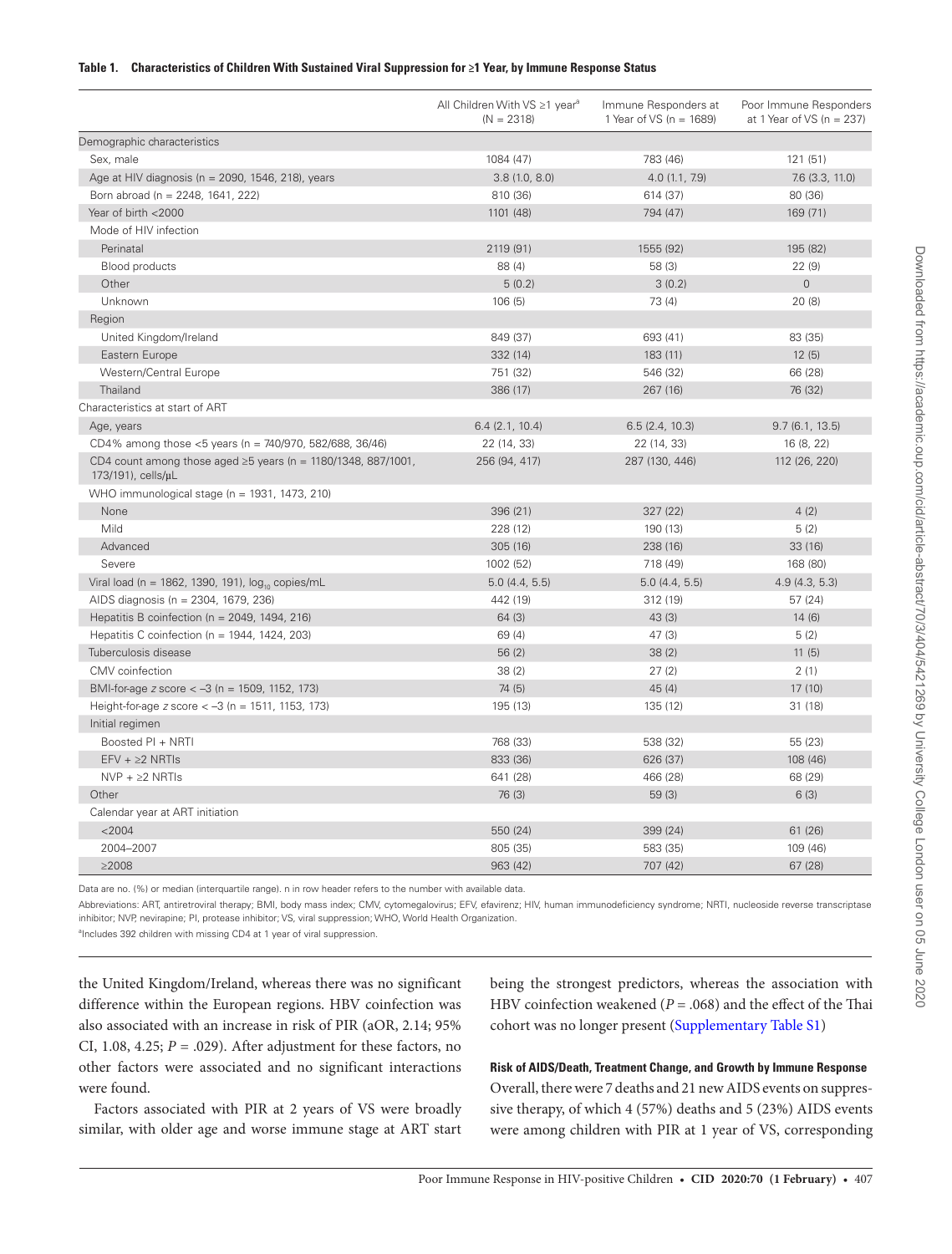

**Figure 2.** Time to immune recovery among children with advance or severe immunosuppression at ART start (n = 1307). Abbreviation: ART, antiretroviral therapy.

to 3.8% (9 of 237) of children with PIR versus 1.1% (19 of 1689) of immune responders. The majority of events were infection related (Tables 3 and 4). The median time from ART start to first event was 1.4 years (IQR, 1.3, 1.7) among children with PIR versus 3.0 years (IQR, 1.6, 5.4) in immune responders  $(P = .121)$ . The rate of AIDS or death (95% CI) during VS was 1052 (547, 2022) per 100 000 person-years among those with PIR versus 261 (166, 409) among immune responders, a rate ratio of 4.04 (1.83, 8.92; *P* < .001) (Supplementary Table S2).

There was no difference in the proportion or rate of switching to alternative treatment regimens by immune response status (8.4% in those with PIR versus 9.1% in immune responders, *P* = .733; 1.88 per 100 person-years [1.21, 2.92] versus 1.78 [1.52, 2.09], respectively;  $P = .821$ ). The median increase in BMI-for-age *z* score from ART start to 1 year of VS among those with PIR was comparable at 0.3 (IQR, –0.3, 1.1) versus 0.2 (IQR, –0.3, 0.9), respectively (*P* = .120), whereas the median increase in height-for-age *z* score was lower among those with PIR at 0.1 (IQR, –0.2, 0.4) versus 0.2 (IQR, –0.1, 0.6), respectively (*P* < .001) (Supplementary Table S3).

In sensitivity analyses where we censored patients with a >12-month gap in VL measurements, the findings were consistent with the main analyses, with a 12% prevalence of PIR at 1 year of VS, similar associated factors, and elevated risk of AIDS/death among those with PIR (data not shown).

## **DISCUSSION**

To our knowledge, this is one of the first studies to estimate the prevalence and clinical outcomes of PIR among children on suppressive ART in settings with routine CD4 and VL monitoring. In our cohort, 12% of children had PIR at 1 year of VS and these children had a 4-fold increased risk of progression to AIDS or death on suppressive therapy as compared with immune responders.

Our prevalence of PIR was relatively low compared with that in adult studies, which may be partly due to the differences in inclusion criteria and definitions of PIR [6]. One large study in adults in Europe reported 15% with PIR at 3 years of VS, where PIR was defined as severe immunosuppression (CD4 <200 cells/ mm<sup>3</sup>) and was restricted to patients severely immunocompromised at the start of the VS period [20]. In contrast, we focused on PIR at 1 year of VS, defined as advanced or severe immunosuppression for age, and included all children irrespective of their baseline immune status, and one-fifth of children with PIR were not severely immunocompromised at ART start. Encouragingly, the 12% prevalence of PIR at 1 year of VS declined to 3% among those who were virologically suppressed for 3 years. This probably reflects the increased thymic output and capacity for immune reconstitution in children as compared with adults [21, 22].

The overall rate of AIDS or death in children receiving suppressive ART in our cohort was low, including among children with PIR, which highlights the significant benefit of treatment for these children. However, children with PIR had a disproportionately high burden of events, accounting for over half of the deaths and one-quarter of AIDS events.

It is difficult to directly compare our findings with previous pediatric studies on PIR as they were not restricted to children receiving suppressive ART. However, the main factors associated with PIR were consistent with our study: older age and poorer immune stage at ART start [10, 12, 13]. This highlights the critical importance of early HIV diagnosis and initiation of ART in infancy and prior to disease progression to minimize the risk of poor immune recovery [23]. In our analysis, being in the Thai cohort was associated with increased odds of PIR as compared with the United Kingdom/Ireland. Children in Thailand were more likely to be at advanced disease stage at ART start, and there may be unmeasured confounding and/or higher background risk of infectious diseases [24]. HBV coinfection was also associated with increased risk of PIR. Poor immune recovery among HIV-HBV coinfected patients has been reported in adult studies, which may be due to systemic inflammation related to HBV chronic infection [25–27]. However, it should be noted that factors associated with PIR at 2 years of VS found a weakened association with HBV coinfection and the Thai cohort effect was no longer present, although this was based on a smaller sample size.

Our findings highlight 3 key issues. First, timely ART initiation in early life, prior to immunosuppression as per WHO recommendations, was highly protective of PIR [23]. However, on the global level, only half of children living with HIV have access to ART [1], and the majority of children in sub-Saharan Africa still start ART with advanced or severe immunosuppression and therefore are at increased risk of PIR [28]. The expansion of targeted services for early HIV diagnosis, including testing at birth in high-prevalence settings, has resulted in earlier initiation of ART in infancy [29].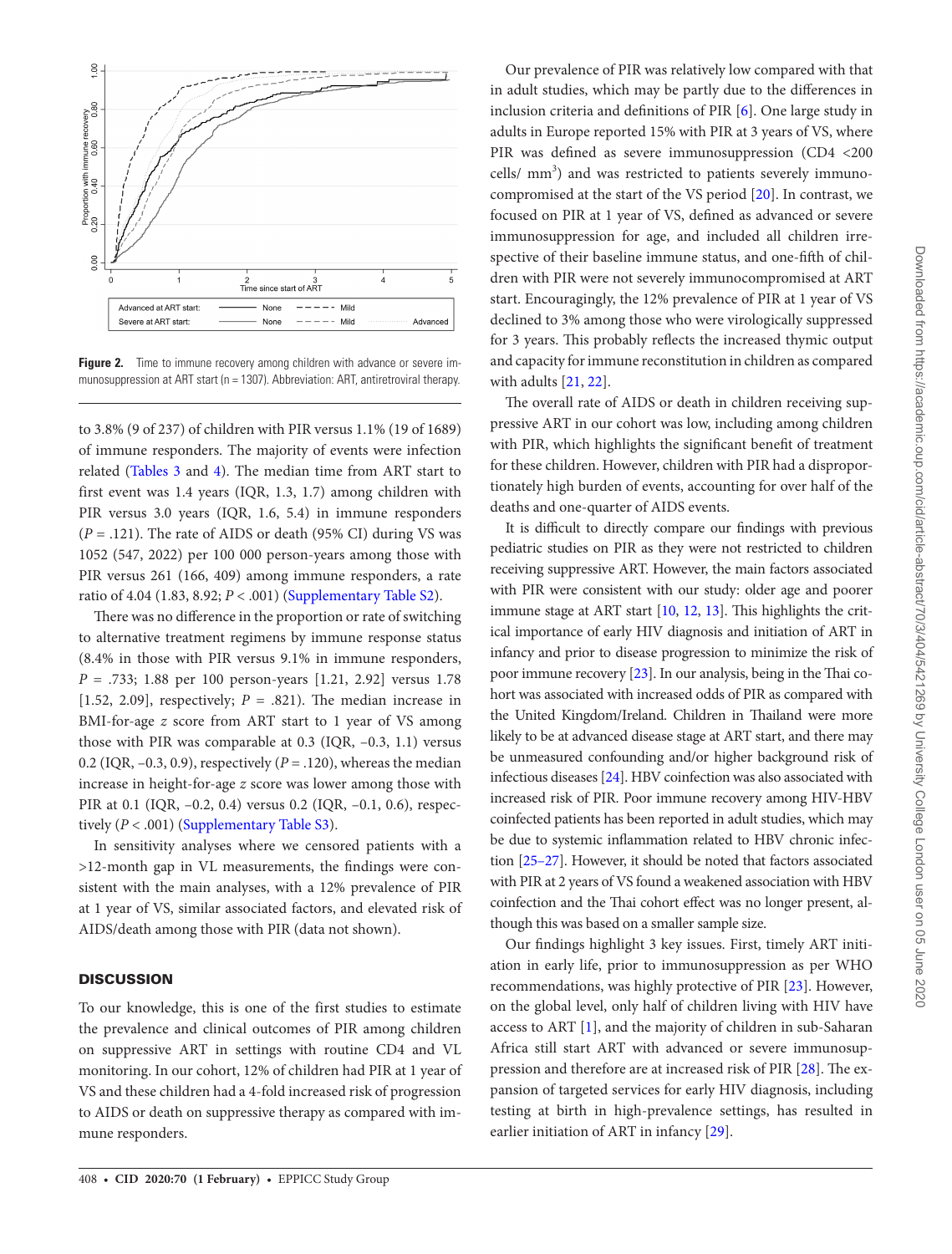## **Table 2. Predictors of Poor Immune Response at 1 Year of Viral Suppression**

|                                 |                                  |       | Univariable |                | Multivariable |             |               |
|---------------------------------|----------------------------------|-------|-------------|----------------|---------------|-------------|---------------|
|                                 | Number $%$ ) With PIR (N = 1926) | OR    | 95% CI      | $\overline{P}$ | aOR           | 95% CI      | $\mathcal{P}$ |
| Demographic Characteristics     |                                  |       |             |                |               |             |               |
| Sex                             |                                  |       |             |                |               |             |               |
| Female                          | 116/1022 (11)                    | 0.83  | .63, 1.09   | .175           | $\cdots$      |             |               |
| Male                            | 121/904 (13)                     | 1.00  | $\ldots$    |                |               |             |               |
| Place of birth                  |                                  |       |             |                |               |             |               |
| Country of cohort               | 142/1169 (12)                    | 1.00  | $\ldots$    | .021           | $\cdots$      |             |               |
| Abroad                          | 80/694 (12)                      | 0.94  | .70, 1.26   |                |               |             |               |
| Unknown                         | 15/63 (24)                       | 2.26  | 1.23, 4.14  |                |               |             |               |
| Year of birth                   |                                  |       |             |                |               |             |               |
| $<$ 2000                        | 169/963 (18)                     | 1.00  | $\ldots$    | < .001         | $\cdots$      |             |               |
| $\geq$ 2000                     | 68/963 (7)                       | 0.36  | .27, .48    |                |               |             |               |
| Mode of HIV infection           |                                  |       |             |                |               |             |               |
| Perinatal                       | 195/1750 (11)                    | 1.00  | $\ldots$    | < .001         | $\ldots$      |             |               |
| Other/ unknown                  | 42/176 (24)                      | 2.50  | 1.71, 3.64  |                |               |             |               |
| Region of cohort                |                                  |       |             |                |               |             |               |
| United Kingdom/Ireland          | 83/776 (11)                      | 1.00  | $\cdots$    | $-.001$        | 1.00          | $\ldots$    | $-.001$       |
| Eastern Europe                  | 12/195(6)                        | 0.55  | .29, 1.02   |                | 0.92          | .48, 1.78   |               |
| Western/Central Europe          | 66/612 (11)                      | 1.01  | .72, 1.42   |                | 1.19          | .82, 1.72   |               |
| Thailand                        | 76/343 (22)                      | 2.38  | 1.69, 3.34  |                | 2.16          | 1.49, 3.13  |               |
| Characteristics at start of ART |                                  |       |             |                |               |             |               |
| Age, years                      |                                  |       |             |                |               |             |               |
| $<$ 5                           | 46/734 (6)                       | 1.00  | $\cdots$    | < .001         | 1.00          | $\ldots$    | $-.001$       |
| $5$ to $<$ 10                   | 79/624 (13)                      | 2.17  | 1.48, 3.17  |                | 1.82          | 1.22, 2.71  |               |
| 10 to $<$ 15                    | 78/483 (16)                      | 2.88  | 1.96, 4.23  |                | 2.39          | 1.60, 3.55  |               |
| $\geq$ 15                       | 34/85 (41)                       | 9.97  | 5.89, 16.88 |                | 9.49          | 5.42, 16.62 |               |
| WHO immune stage                |                                  |       |             |                |               |             |               |
| None                            | 4/321(1)                         | 1.00  | $\ldots$    | $-.001$        | 1.00          | $\ldots$    | < .001        |
| Mild                            | 5/256(3)                         | 2.15  | .57, 8.11   |                | 1.98          | .52, 7.51   |               |
| Advanced                        | 33/271 (12)                      | 11.34 | 3.96, 32.43 |                | 9.35          | 3.23, 27.06 |               |
| Severe                          | 168/886 (19)                     | 19.12 | 7.04, 52.00 |                | 13.96         | 5.08, 38.37 |               |
| Unknown                         | 27/243 (11)                      | 10.22 | 3.53, 29.61 |                | 9.23          | 3.15, 27.01 |               |
| Viral load, copies/mL           |                                  |       |             |                |               |             |               |
| >100000                         | 79/753 (11)                      | 1.00  | $\ldots$    | .153           | $\cdots$      |             |               |
| ≤100 000                        | 112/828 (14)                     | 1.33  | .98, 1.81   |                |               |             |               |
| Unknown                         | 46/345 (13)                      | 1.31  | .89, 1.94   |                |               |             |               |
| AIDS diagnosis                  |                                  |       |             |                |               |             |               |
| Yes                             | 57/369 (15)                      | 1.40  | 1.01, 1.93  | .042           | $\cdots$      |             |               |
| No                              | 180/1557 (12)                    | 1.00  | $\ldots$    |                |               |             |               |
| Hepatitis B coinfection         |                                  |       |             |                |               |             |               |
| Yes                             | 14/57 (25)                       | 2.40  | 1.29, 4.46  | .006           | 2.14          | 1.08, 4.25  | .029          |
| No/unknown                      | 223/1869 (12)                    | 1.00  | $\ldots$    |                | 1.00          | $\cdots$    |               |
| Hepatitis C coinfection         |                                  |       |             |                |               |             |               |
| Yes                             | 5/52(10)                         | 0.75  | .30, 1.91   | .551           | $\cdots$      |             |               |
| No/unknown                      | 232/1874 (12)                    | 1.00  | $\ldots$    |                |               |             |               |
| Tuberculosis disease            |                                  |       |             |                |               |             |               |
| Yes                             | 11/49 (22)                       | 2.11  | 1.07, 4.20  | .032           | $\cdots$      |             |               |
| No                              | 226/1877 (12)                    | 1.00  | $\ldots$    |                |               |             |               |
| CMV coinfection                 |                                  |       |             |                |               |             |               |
| Yes                             | 2/29(7)                          | 0.52  | .12, 2.22   | .380           | $\cdots$      |             |               |
| No                              | 235/1897 (12)                    | 1.00  | $\ldots$    |                |               |             |               |
| BMI-for-age z score             |                                  |       |             |                |               |             |               |
| >0                              | 68/634 (11)                      | 1.00  | $\ldots$    | .001           | $\cdots$      |             |               |
| $-3$ to $0$                     | 86/629 (14)                      | 1.35  | .97, 1.90   |                |               |             |               |
| $<-3$                           | 17/62 (27)                       | 3.14  | 1.71, 5.80  |                |               |             |               |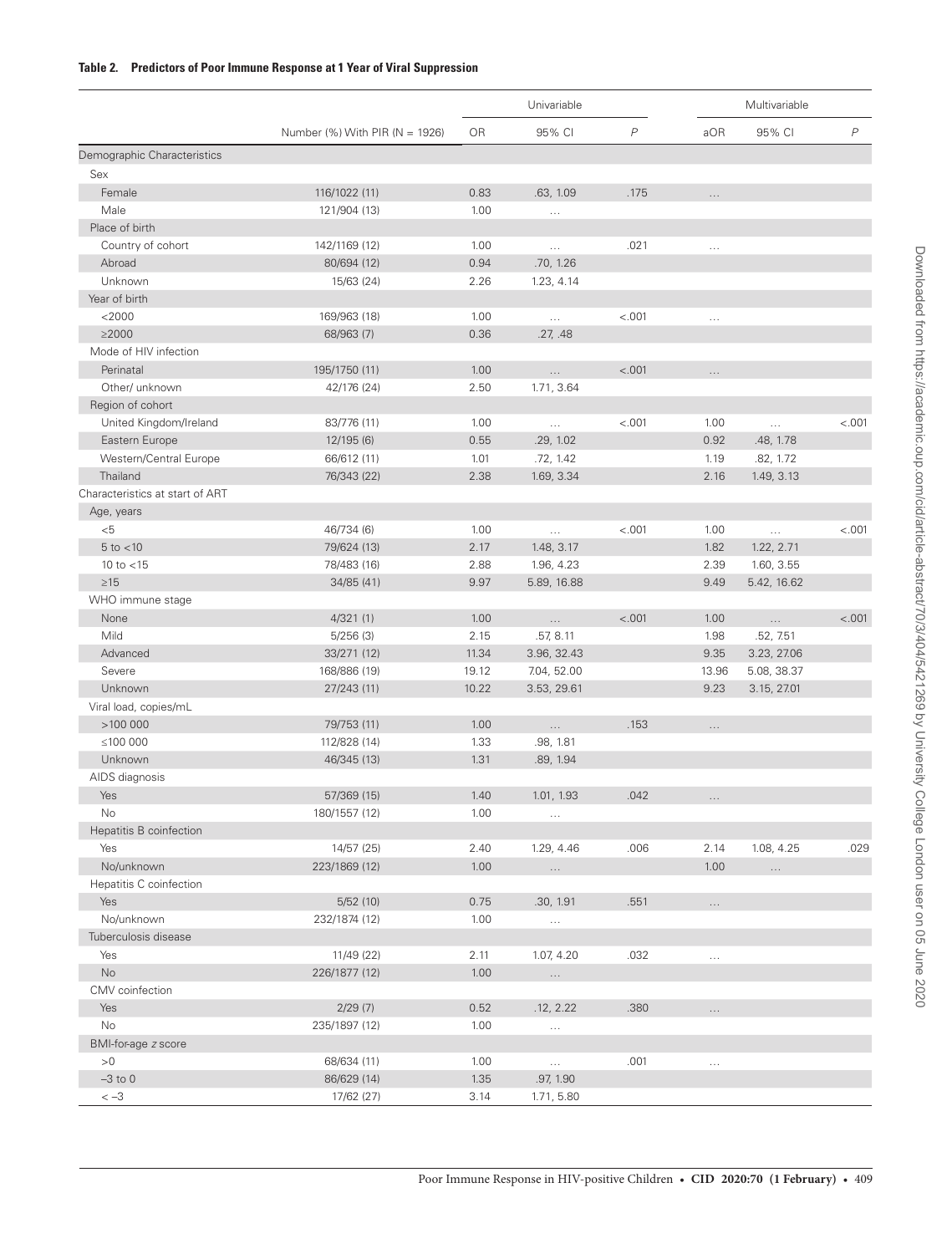|                      |                                  |           | Univariable |               |          | Multivariable |                |
|----------------------|----------------------------------|-----------|-------------|---------------|----------|---------------|----------------|
|                      | Number $%$ ) With PIR (N = 1926) | <b>OR</b> | 95% CI      | $\mathcal{P}$ | aOR      | 95% CI        | $\overline{P}$ |
| <b>Unknown</b>       | 64/601 (11)                      | 0.99      | .69, 1.42   |               |          |               |                |
| Initial regimen      |                                  |           |             |               |          |               |                |
| Boosted PI + NRTI    | 55/593 (9)                       | 1.00      | $\cdots$    | .023          | $\cdots$ |               |                |
| $EFV + \geq 2$ NRTIs | 108/734 (15)                     | 1.68      | 1.20, 2.38  |               |          |               |                |
| $NVP + \geq 2$ NRTIs | 68/534 (13)                      | 1.43      | 1.98, 2.08  |               |          |               |                |
| Other                | 6/165(9)                         | 0.99      | .41, 2.41   |               |          |               |                |
| Calendar year        |                                  |           |             |               |          |               |                |
| < 2004               | 61/460 (13)                      | 1.00      | $\cdots$    | < .001        | $\cdots$ |               |                |
| 2004 to <2008        | 109/692 (16)                     | 1.22      | .87, 1.72   |               |          |               |                |
| $\geq$ 2008          | 67/774 (9)                       | 0.62      | .43, .90    |               |          |               |                |

Abbreviations: aOR, adjusted odds ratio; ART, antiretroviral therapy; BMI, body mass index; CI, confidence interval; CMV, cytomegalovirus; EFV, efavirenz; HIV, human immunodeficiency syndrome; NRTI, nucleoside reverse transcriptase inhibitor; NVP, nevirapine; OR, odds ratio; PI, protease inhibitor; PIR, poor immune response; WHO, World Health Organization.

Second, after adjusting for patient characteristics, children in Thailand were at increased risk of PIR at 1 year of VS compared with those in the United Kingdom/Ireland. The clinical outcomes of PIR among children in low- and middle-income countries are largely unknown; they may face a similar or higher burden of disease progression and death than that observed in our cohorts. Currently, there are no clear recommendations to reduce the excess morbidity and mortality associated with PIR [6]. The recent Reduction of Early Mortality in HIV-Infected Adults and Children Starting Antiretroviral Therapy in sub-Saharan Africa reported a significant reduction in early deaths among children and adults initiating ART with very severe immunodeficiency

 $(CD4 < 100$  cells/mm<sup>3</sup>), when provided with an enhanced antimicrobial prophylaxis package compared with standard prophylaxis to prevent opportunistic infections [30]. We did not have data on the use of antimicrobial prophylaxis in this cohort and could not explore this question further.

Third, our findings highlight the potential importance of CD4 monitoring alongside the global scale-up of VL monitoring [31] in the assessment of baseline immune status and early response to ART to identify patients with PIR who may require closer follow-up and to inform decisions on starting/stopping prophylaxis [23]. While there is growing consensus that CD4 monitoring in stable patients receiving suppressive therapy with no or mild

|                               | Initial Regimen        | <b>ART Start</b> |                        | At 1 Year After<br>Start of VS |                        | At Onset of Event |                             |                      |                                                               |
|-------------------------------|------------------------|------------------|------------------------|--------------------------------|------------------------|-------------------|-----------------------------|----------------------|---------------------------------------------------------------|
| Country and<br>Patient Number |                        | Age,<br>years    | CD4 Count,<br>Cells/µL | Age,<br>years                  | CD4 Count.<br>Cells/uL | Age,<br>years     | CD4 Count.<br>$Cells/\mu L$ | Event                | Cause of Death/Description of AIDS event                      |
| United Kingdom/<br>Ireland    |                        |                  |                        |                                |                        |                   |                             |                      |                                                               |
|                               | $E FV + 2 NRT$         | 7.9              | 14                     | 9.1                            | 186                    | 9.3               | 292                         | Death                | Cause of death: respiratory infection                         |
| $\overline{2}$                | $EFV + 2$ NRTIs        | 10.0             | 96                     | 11.0                           | 26                     | 11.7              | 16                          | <b>AIDS</b><br>event | Kaposi sarcoma                                                |
| 3                             | $EFV + 2$ NRTIs        | 9.4              | 159                    | 10.5                           | 343                    | 15.8              | 465                         | <b>AIDS</b><br>event | Mycobacterium, other                                          |
| $\overline{4}$                | $EFV + 2$ NRTIs        | 15.0             | 218                    | 16.0                           | 339                    | 16.1              | 339                         | <b>AIDS</b><br>event | Mycobacterium tuberculosis,<br>extrapulmonary or disseminated |
| Italy                         |                        |                  |                        |                                |                        |                   |                             |                      |                                                               |
| 5                             | Boosted PI + NRTI 13.6 |                  | 28                     | 14.6                           | 253                    | 14.8              | $\cdots$                    | Death                | Cause of death: unknown                                       |
| <b>Romania</b>                |                        |                  |                        |                                |                        |                   |                             |                      |                                                               |
| 6                             | $NVP + 2 NRTIs$        | 1.2              | 217                    | 2.8                            | 1219                   | 2.9               | 1219                        | <b>AIDS</b><br>event | Encephalopathy                                                |
| Thailand                      |                        |                  |                        |                                |                        |                   |                             |                      |                                                               |
| 7                             | $NVP + 2 NRTIs$        | 12.3             | 70                     | 13.5                           | 11                     | 13.7              | $\cdots$                    | Death                | Cause of death: fungal pneumonia                              |
| 8                             | $E FV + 2 NRT$         | 9.6              | $\overline{4}$         | 10.8                           | 273                    | 12.8              | $\cdots$                    | Death                | Cause of death: atrioventricular block                        |
| $\mathsf 9$                   | $NVP + 2 NRTIs$        | 13.6             | 70                     | 14.8                           | 183                    | 14.9              | $\cdots$                    | <b>AIDS</b><br>event | Mycobacterium tuberculosis,<br>extrapulmonary or disseminated |

**Table 3. Listing of AIDS events and Deaths While on Virally Suppressed Antiretroviral Therapy Among Children With Poor Immune Response**

Abbreviations: ART, antiretroviral therapy; EFV, efavirenz; NRTI, nucleoside reverse transcriptase inhibitor; NVP, nevirapine; PI, protease inhibitor; VS, viral suppression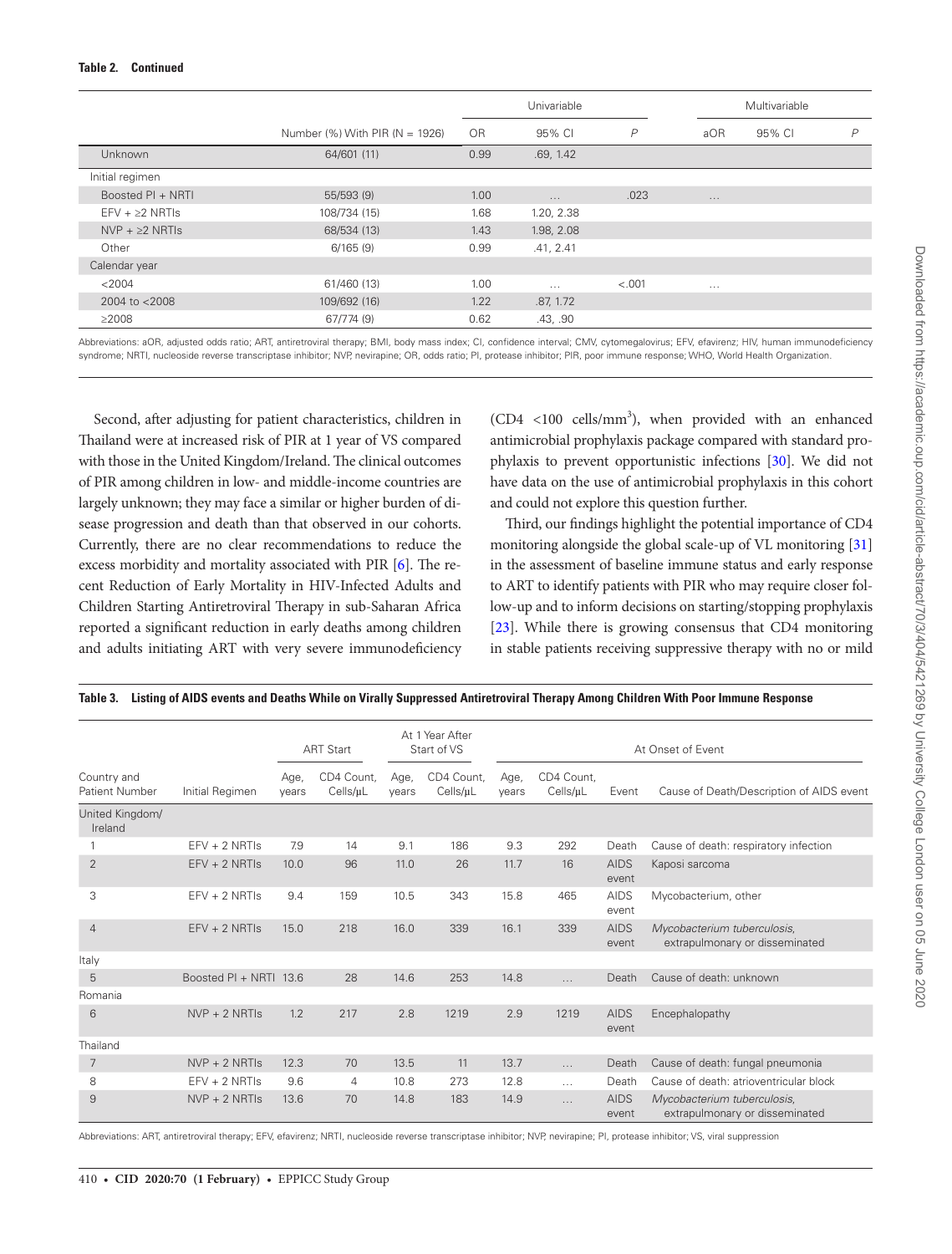|  |  |  | Table 4.    Listing of Death/AIDS Events While on Virally Suppressed Antiretroviral Therapy Among Children With Good Immune Response |  |
|--|--|--|--------------------------------------------------------------------------------------------------------------------------------------|--|
|  |  |  |                                                                                                                                      |  |

|                            |                   |               | <b>ART Start</b>       |               | At 1 Year After Start<br>of VS |               |                        |             | At Onset of Event                                             |
|----------------------------|-------------------|---------------|------------------------|---------------|--------------------------------|---------------|------------------------|-------------|---------------------------------------------------------------|
| Country and No.            | Initial Regimen   | Age,<br>years | CD4 Count,<br>Cells/uL | Age,<br>years | CD4 Count,<br>Cells/uL         | Age,<br>years | CD4 Count.<br>Cells/uL | Event       | Cause of Death/Description of AIDS Event                      |
| Netherlands                |                   |               |                        |               |                                |               |                        |             |                                                               |
| $\mathbf{1}$               | Boosted PI + NRTI | 5.6           | 20                     | 6.9           | 690                            | 10.0          | $\ddotsc$              | CDC C       | Mycobaterium avium complex or Kanasii,<br>extrapulmonary      |
| $\overline{2}$             | $NNRTI + 3 NRTIs$ | 9.5           | 540                    | 10.6          | 2030                           | 17.6          | $\cdots$               | CDC C       | Candidiasis, esophageal, bronchi, trachea,<br>or lungs        |
| United Kingdom/<br>Ireland |                   |               |                        |               |                                |               |                        |             |                                                               |
| 3                          | Boosted PI + NRTI | 0.3           | 1704                   | 1.9           | 1096                           | 3.3           | $\cdots$               | CDC C       | HIV wasting syndrome                                          |
| $\overline{4}$             | Boosted PI + NRTI | 8.4           | 1953                   | 9.5           | 788                            | 13.8          | 1047                   | Death       | Cause of death: accidental drowning                           |
| 5                          | $EFV + 2$ NRTIs   | 7.1           |                        | 8.1           | 764                            | 9.8           | $\cdots$               | Death       | Cause of death: Mycobacterium tubercu-<br>losis, meningitits  |
| 6                          | $NVP + 2$ NRTIs   | 7.7           | 220                    | 9.3           | 530                            | 13.2          | 627                    | <b>AIDS</b> | Mycobacterium tuberculosis, pulmonary                         |
| $\overline{7}$             | $NVP + 2 NRTIs$   | 2.4           | 670                    | 3.5           | 1290                           | 8.3           | 921                    | <b>AIDS</b> | Encephalopathy                                                |
| Spain                      |                   |               |                        |               |                                |               |                        |             |                                                               |
| 8                          | $EFV + 2$ NRTIs   | 4.2           | 369                    | 5.5           | 658                            | 5.9           | 1225                   | <b>AIDS</b> | Candidiasis, esophageal, bronchi, trachea,<br>or lungs        |
| 9                          | Boosted PI + NRTI | 3.1           | 2358                   | 4.1           | 1899                           | 4.2           | 1899                   | <b>AIDS</b> | Serious recurrent/multiple bacterial<br>infections            |
| 10                         | $NVP + 2$ NRTIs   | 0.0           | 2328                   | 1.2           | 1977                           | 5.0           | 304                    | <b>AIDS</b> | Encephalopathy                                                |
| Thailand                   |                   |               |                        |               |                                |               |                        |             |                                                               |
| 11                         | $EFV + 2$ NRTIs   | 10.5          | 22                     | 11.7          | 767                            | 17.6          | $\cdots$               | <b>AIDS</b> | Mycobacterium tuberculosis,<br>extrapulmonary or disseminated |
| 12                         | $NVP + 2 NRTIs$   | 10.8          | 26                     | 11.8          | 487                            | 12.3          | $\ldots$               | <b>AIDS</b> | Cryptococcosis, extrapulmonary                                |
|                            |                   |               |                        |               |                                | 12.6          | $\cdots$               | <b>AIDS</b> | Progressive multifocal leukoencephalopathy                    |
| 13                         | $EFV + 2$ NRTIs   | 7.9           | 3                      | 8.9           | 530                            | 9.1           | $\cdots$               | <b>AIDS</b> | Pneumocystis carinii pneumonia                                |
| Poland                     |                   |               |                        |               |                                |               |                        |             |                                                               |
| 14                         | $NNRTI + 3 NRTIs$ | 0.1           | 1343                   | 1.2           | 1983                           | 3.5           | $\cdots$               | <b>AIDS</b> | Encephalopathy                                                |
| Romania                    |                   |               |                        |               |                                |               |                        |             |                                                               |
| 15                         | EFV + 2 NRTIs     | 12.0          | 15                     | 13.1          | 456                            | 13.1          | 456                    | <b>AIDS</b> | Mycobacterium tuberculosis, pulmonary                         |
| Ukraine                    |                   |               |                        |               |                                |               |                        |             |                                                               |
| 16                         | Boosted PI + NRTI | 12.7          | 283                    | 13.9          | 440                            | 13.9          | 440                    | <b>AIDS</b> | Mycobacterium tuberculosis, pulmonary                         |
| 17                         | $E FV + 2 NRTIs$  | 10.6          | 585                    | 12.0          | 835                            | 12.7          | 750                    | <b>AIDS</b> | Mycobacterium tuberculosis,<br>extrapulmonary or disseminated |
| 18                         | $EFV + 2$ NRTIs   | 8.4           | 3                      | 9.6           | 620                            | 11.4          | 212                    | Death       | Cause of death: unknown                                       |
| 19                         | $EFV + 2$ NRTIs   | 4.0           | 824                    | 5.4           | 471                            | 6.3           | 456                    | <b>AIDS</b> | Mycobacterium tuberculosis,<br>extrapulmonary or disseminated |

Abbreviations: ART, antiretroviral therapy; CDC C, US Centers for Disease Control disease C stage (AIDS); EFV, efavirenz; HIV, human immunodeficiency virus; NNRTI, nonnucleoside reverse transcriptase inhibitor; NRTI, nucleoside reverse transcriptase inhibitor; NVP, nevirapine; PI, protease inhibitor; VS, viral suppression.

immunosuppression offers limited benefits in settings with routine VL monitoring due to the low risk of CD4 decline in this population, these recommendations do not extend to patients with PIR, despite VS [32]. Furthermore, there is limited evidence on when to reduce or stop CD4 monitoring in children; this is identified as a key area for research needed to inform future policies [33]. Similarly, the optimal clinical management of PIR in children in both resource-rich and resource-limited settings remains unclear and is a research gap in pediatric HIV infection.

Although our study benefits from a large sample size of children with a long duration of follow-up of over 6 years, there are important study limitations. First, 392 (17%) children had missing CD4 values at 1 year of VS, which may have led to under- or overestimation of PIR. This includes 16 children aged ≥5 years with CD4% >15% but with no CD4 cell count measurements to confirm their immune status for age. Second, our clinical outcome was limited to AIDS or death; we did not have complete reporting of Centers for Disease Control and Prevention B events or serious non-AIDS events, which have been associated with PIR in some adult studies [34].

# **Conclusions**

One in eight children receiving suppressive ART had PIR. While the overall rate of AIDS and death in this cohort was low, children with PIR had a disproportionately high risk of disease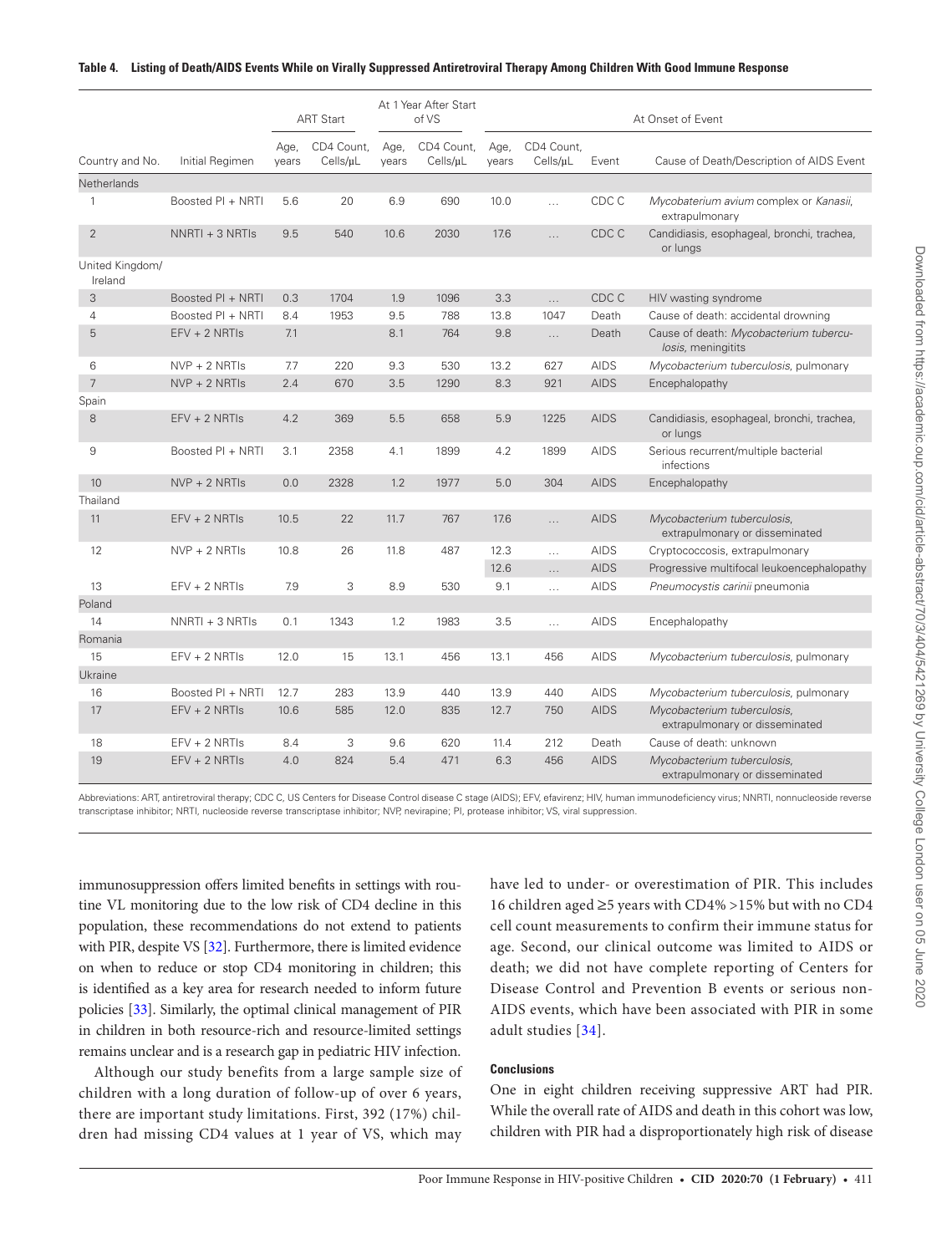progression and death. Optimal management of PIR remains unclear but should include continuation of antimicrobial prophylaxis and investigation of subclinical opportunistic and chronic infections. The key finding is that treatment at a young age and prior to severe immunosuppression will likely minimize the risk of PIR.

### Supplementary Data

Supplementary materials are available at *Clinical Infectious Diseases* online. Consisting of data provided by the authors to benefit the reader, the posted materials are not copyedited and are the sole responsibility of the authors, so questions or comments should be addressed to the corresponding author.

#### **Notes**

#### *Project Team*

Elizabeth Chappell (EPPICC statistician), Andrew Riordan (Collaborative HIV Paediatric Study [CHIPS], United Kingdom and Ireland), Gonzague Jourdain (Thailand Program for HIV Prevention and Treatment [PHPT], Thailand), Antoni Soriano-Arandes (CoRISPE-cat cohort, Spain), Luminita Ene ("Victor Babes" Hospital Cohort, Romania), Henriette J. Scherpbier (ATHENA Pediatric Cohort, Netherlands), Josiane Warszawski (French Perinatal Cohort Study, France), Intira J. Collins (CHIPS, United Kingdom and Ireland).

#### *Writing Group (ordered alphabetically by cohort name)*

Colette Smit (ATHENA Pediatric Cohort, Netherlands); Laura Marques (Centro Hospitalar do Porto, Portugal); Nigel Klein (CHIPS, United Kingdom Ireland); Sara Guillén (CoRISPE-1, rest of Spain cohort, Spain); Ali Judd and Claire Thorne (EPPICC co-lead); Ruth Goodall (EPPICC senior statistician); Christoph Königs (German Pediatric and Adolescent HIV Cohort, Germany); Vana Spoulou (Greece Cohort, Greece); Filipa Prata (Hospital de Santa Maria/Centro Hospitalar Lisboa Norte (CHLN), Lisbon, Portugal); Tessa Goetghebuer (Hospital St Pierre Pediatric Cohort, Belgium); Elena Chiappini and Luisa Galli (Italian Register for HIV Infection in Children, Italy); Lars Naver (Karolinska University Hospital, Stockholm, Sweden); Carlo Giaquinto and Diana M. Gibb (Paediatric European Network for the Treatment of AIDS [PENTA], Italy); Magdalena Marczynska (Polish Pediatric Cohort, Poland); Liubov Okhonskaia (Republican Hospital of Infectious Diseases, St Petersburg, Russia); Thomas Klimkait (Swiss Mother and Child HIV Cohort Study, Switzerland); Marc Lallemant and Nicole Ngo-Giang-Huong (PHPT, Thailand); Galyna Kiseleva, Ruslan Malyuta, and Alla Volokha (Ukraine Pediatric HIV Cohort Study, Odessa, Ukraine).

#### *Collaborating cohorts*

*Belgium*: Hospital St Pierre Cohort, Brussels: Tessa Goetghebuer, MD, PhD; Marc Hainaut, MD, PhD; Evelyne Van der Kelen, Research nurse; Marc Delforge, data manager.

*France*: French Perinatal Cohort Study/Enquête Périnatale Française, ANRS EPF-CO10. *Coordinating Center, INSERM U1018, team 4*: Josiane Warszawski, Jerome Le Chenadec, Elisa Ramos, Olivia Dialla, Thierry Wack, Corine Laurent, Lamya Ait si Selmi, Isabelle Leymarie, Fazia Ait Benali, Maud Brossard, and Leila Boufassa. *Participating sites (hospital name, city, main investigator)***.** Hôpital Louis Mourier, Colombes, Dr Corinne Floch-Tudal; Groupe Hospitalier Cochin Tarnier Port-Royal, Paris, Dr Ghislaine Firtion; Centre Hospitalier Intercommunal, Creteil, Dr Isabelle Hau; Centre Hospitalier Général, Villeneuve Saint Georges, Dr Anne Chace; Centre Hospitalier Général–Hôpital Delafontaine, Saint-Denis, Dr Pascal Bolot; Groupe Hospitalier Necker, Paris, Pr Stéphane Blanche; Centre Hospitalier Francilien Sud, Corbeil Essonne, Dr Michèle Granier; Hôpital Antoine Béclère, Clamart, Pr Philippe Labrune; Hôpital Jean Verdier, Bondy, Dr Eric Lachassine; Hôpital Trousseau, Paris, Dr Catherine Dollfus; Hôpital Robert Debré, Paris, Dr Martine Levine; Hôpital Bicêtre, Le Kremlin Bicëtre, Dr Corinne Fourcade; Centre Hospitalier Intercommunal, Montreuil, Dr Brigitte Heller-Roussin; Centre Hospitalier Pellegrin, Bordeaux, Dr Camille Runel-Belliard; CHU Paule de Viguier, Toulouse, Dr Joëlle Tricoire; CHU Hôpital de l'Archet II, Nice, Dr Fabrice Monpoux; Groupe Hospitalier de la Timone, Marseille; CHU Hôpital Jean Minjoz, Besancon, Dr Catherine Chirouze; CHU Nantes Hotel Dieu, Nantes, Dr Véronique Reliquet; CHU Caen, Caen, Pr Jacques Brouard; Institut d'Hématologie et Oncologie Pédiatrique, Lyon, Dr Kamila Kebaili; CHU Angers, Angers, Dr Pascale Fialaire; CHR Arnaud de Villeneuve, Montpellier, Dr Muriel Lalande; CHR Jeanne de Flandres, Lille, Dr Françoise Mazingue; Hôpital Civil, Strasbourg, Dr Maria Luisa Partisani.

**Germany:** *German Pediatric and Adolescent HIV Cohort (GEPIC)*: Dr Christoph Königs, Dr Stephan Schultze-Strasser. *German clinical centers*: Hannover Medical School, Dr U. Baumann; Pediatric Hospital Krefeld, Dr T. Niehues; University Hospital Düsseldorf, Dr J. Neubert; University Hospital Hamburg, Dr R. Kobbe; Charite Berlin, Dr C. Feiterna-Sperling; University Hospital Frankfurt, Dr C. Königs; University Hospital Mannheim, Dr B. Buchholz; Munich University Hospital, Dr G. Notheis.

**Greece:** *Greek cohort*: Vana Spoulou.

**Italy:** *Italian Register for HIV Infection in Children*. Coordinators: Maurizio de Martino (Florence); Pier Angelo Tovo (Turin). Participants: Osimani Patrizia (Ancona); Domenico Larovere (Bari); Maurizio Ruggeri (Bergamo); Giacomo Faldella, Francesco Baldi (Bologna); Raffaele Badolato (Brescia); Carlotta Montagnani, Elisabetta Venturini, Catiuscia Lisi (Florence); Antonio Di Biagio, Lucia Taramasso (Genoa); Vania Giacomet, Paola Erba, Susanna Esposito, Rita Lipreri, Filippo Salvini, Claudia Tagliabue (Milan); Monica Cellini (Modena); Eugenia Bruzzese, Andrea Lo Vecchio (Naples); Osvalda Rampon, Daniele Donà (Padua); Amelia Romano (Palermo); Icilio Dodi (Parma); Anna Maccabruni (Pavia); Rita Consolini (Pisa); Stefania Bernardi, Hyppolite Tchidjou Kuekou, Orazio Genovese (Rome); Paolina Olmeo (Sassari); Letizia Cristiano (Taranto); Antonio Mazza (Trento); Clara Gabiano, Silvia Garazzino (Turin); Antonio Pellegatta (Varese).

**Netherlands:** The ATHENA database is maintained by Stichting HIV Monitoring and supported by a grant from the Dutch Ministry of Health, Welfare, and Sport through the Center for Infectious Disease Control of the National Institute for Public Health and the Environment. *Clinical centers (pediatric care).* **Emma Children's Hospital Amsterdam UMC (University Medical Centers):** *HIV treating physicians*: D. Pajkrt, H.J. Scherpbier. *HIV nurse consultants*: A.M. Weijsenfeld, C.G. de Boer. *HIV clinical virologists/chemists*: S. Jurriaans, N.K.T. Back, H.L. Zaaijer, B. Berkhout, M.T.E. Cornelissen, C.J. Schinkel, K.C. Wolthers. **Erasmus MC–Sophia, Rotterdam:** *HIV treating physicians*: P.L.A. Fraaij, A.M.C. van Rossum. *HIV nurse consultants*: L.C. van der Knaap, E.G. Visser. *HIV clinical virologists/chemists:* C.A.B. Boucher, M.P.G Koopmans, J.J.A van Kampen, S.D. Pas. **Radboudumc, Nijmegen:** *HIV treating physicians*: S.S.V. Henriet, M. van de Flier, K. van Aerde. *HIV nurse consultants*: R. Strik-Albers. *HIV clinical virologists/chemists*: J. Rahamat-Langendoen, F.F. Stelma. **Universitair Medisch Centrum Groningen, Groningen:** *HIV treating physicians*: E.H. Schölvinck. *HIV nurse consultants*: H. de Groot-de Jonge. *HIV clinical virologists/chemists*: H.G.M. Niesters, C.C. van Leer-Buter, M. Knoester. **Wilhelmina Kinderziekenhuis, UMCU, Utrecht:** *HIV treating physicians*: L.J. Bont, S.P.M. Geelen, T.F.W. Wolfs. *HIV nurse consultants*: N. Nauta. *HIV clinical virologists/chemists*: C.W. Ang, R. van Houdt, A.M. Pettersson, C.M.J.E. Vandenbroucke-Grauls. *Coordinating Centres*. *Director*: P. Reiss. *Data analysis*: D.O. Bezemer, A.I. van Sighem, C. Smit, F.W.M.N. Wit, T.S. Boender. *Data management and quality control*: S. Zaheri, M. Hillebregt, A. de Jong. *Data monitoring*: D. Bergsma, S. Grivell, A. Jansen, M. Raethke, R. Meijering. *Data collection*: L. de Groot, M. van den Akker, Y. Bakker, E. Claessen, A. El Berkaoui, J. Koops, E. Kruijne, C. Lodewijk, L. Munjishvili, B. Peeck, C. Ree, R. Regtop, Y. Ruijs, T. Rutkens, M. Schoorl, A. Timmerman, E. Tuijn, L. Veenenberg, S. van der Vliet, A. Wisse, T. Woudstra. *Patient registration*: B. Tuk.

**Poland:** *Polish pediatric cohort*: Head of the team: Prof Magdalena Marczyńska, MD, PhD. Members of the team: Jolanta Popielska, MD, PhD; Maria Pokorska-Śpiewak, MD, PhD; Agnieszka Ołdakowska, MD, PhD; Konrad Zawadka, MD, PhD; Urszula Coupland, MD, PhD. Administration assistant: Małgorzata Doroba. Affiliation: Medical University of Warsaw, Poland, Department of Children's Infectious Diseases; Hospital of Infectious Diseases in Warsaw, Poland.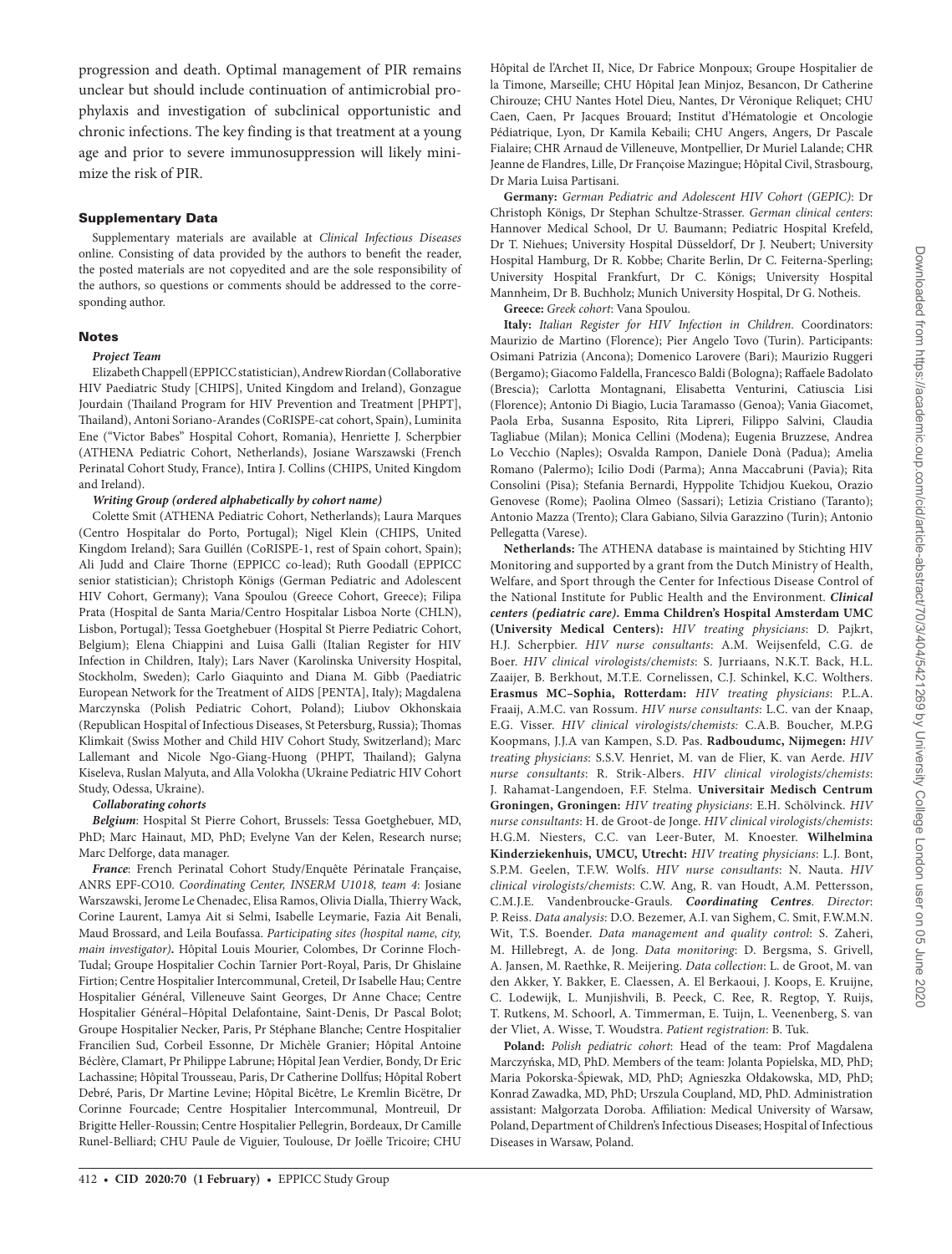**Portugal:** Centro Hospitalar do Porto: Laura Marques, Carla Teixeira, Alexandre Fernandes. Hospital de Santa Maria/CHLN: Filipa Prata.

**Romania:** "Victor Babes" Hospital Cohort, Bucharest: Dr Luminita Ene.

**Russia:** Federal state-owned institution "Republican Clinical Infectious Diseases Hospital" of the Ministry of Health of the Russian Federation, St Petersburg: Liubov Okhonskaia, Evgeny Voronin, Milana Miloenko, Svetlana Labutina.

**Spain:** CoRISPE-cat, Catalonia: Financial support for CoRISPE-cat was provided by the Instituto de Salud Carlos III through the Red Temática de Investigación Cooperativa en Sida. Members: Hospital Universitari Vall d'Hebron, Barcelona (Pere Soler-Palacín, Maria Antoinette Frick, and Santiago Pérez-Hoyos [statistician]); Hospital Universitari del Mar, Barcelona (Antonio Mur, Núria López); Hospital Universitari Germans Trias i Pujol, Badalona (María Méndez); Hospital Universitari JosepTrueta, Girona (Lluís Mayol); Hospital Universitari Arnau de Vilanova, Lleida (Teresa Vallmanya); Hospital Universitari Joan XXIII, Tarragona (Olga Calavia); Consorci Sanitari del Maresme, Mataró (Lourdes García); Hospital General de Granollers (Maite Coll); Corporació Sanitària Parc Taulí, Sabadell (Valentí Pineda); Hospital Universitari Sant Joan, Reus (Neus Rius); Fundació Althaia, Manresa (Núria Rovira); Hospital Son Espases, Mallorca (Joaquín Dueñas); and Hospital Sant Joan de Déu, Esplugues (Clàudia Fortuny, Antoni Noguera-Julian).

*CoRISPE-S and Madrid cohort*: María José Mellado, Luis Escosa, Milagros García Hortelano, Talía Sainz (Hospital La Paz); María Isabel González-Tomé, Pablo Rojo, Daniel Blázquez (Hospital Doce de Octubre, Madrid); José Tomás Ramos (Hospital Clínico San Carlos, Madrid); Luis Prieto, Sara Guillén (Hospital de Getafe); María Luisa Navarro, Jesús Saavedra, Mar Santos, Mª Angeles Muñoz, Beatriz Ruiz, Carolina Fernandez Mc Phee, Santiago Jimenez de Ory,Susana Alvarez (Hospital Gregorio Marañón); Miguel Ángel Roa (Hospital de Móstoles); José Beceiro (Hospital Príncipe de Asturias, Alcalá de Henares); Jorge Martínez (Hospital Niño Jesús, Madrid); Katie Badillo (Hospital de Torrejón); Miren Apilanez (Hospital de Donostia, San Sebastián); Itziar Pocheville (Hospital de Cruces, Bilbao); Elisa Garrote (Hospital de Basurto, Bilbao); Elena Colino (Hospital Insular Materno Infantil, Las Palmas de Gran Canaria); Jorge Gómez Sirvent (Hospital Virgen de la Candelaria, Santa Cruz de Tenerife); Mónica Garzón, Vicente Román (Hospital de Lanzarote); Abián Montesdeoca, Mercedes Mateo (Complejo Universitario de Canarias, La Laguna-Tenerife), María José Muñoz, Raquel Angulo (Hospital de Poniente, El Ejido); Olaf Neth, Lola Falcón (Hospital Virgen del Rocio, Sevilla); Pedro Terol (Hospital Virgen de la Macarena, Sevilla); Juan Luis Santos (Hospital Virgen de las Nieves, Granada); David Moreno (Hospital Carlos Haya, Málaga); Francisco Lendínez (Hospital de Torrecárdenas, Almería); Ana Grande (Complejo Hospitalario Universitario Infanta Cristina, Badajoz); Francisco José Romero (Complejo Hospitalario de Cáceres); Carlos Pérez (Hospital de Cabueñes, Gijón); Miguel Lillo (Hospital de Albacete); Begoña Losada (Hospital Virgen de la Salud, Toledo); Mercedes Herranz (Hospital Virgen del Camino, Pamplona); Matilde Bustillo, Carmelo Guerrero (Hospital Miguel Servet, Zaragoza); Pilar Collado (Hospital Clínico Lozano Blesa, Zaragoza); José Antonio Couceiro (Complejo Hospitalario de Pontevedra); Amparo Pérez, Ana Isabel Piqueras, Rafael Bretón, Inmaculada Segarra (Hospital La Fe, Valencia); César Gavilán (Hospital San Juan de Alicante); Enrique Jareño (Hospital Clínico de Valencia); Elena Montesinos (Hospital General de Valencia); Marta Dapena (Hospital de Castellón); Cristina Álvarez (Hospital Marqués de Valdecilla, Santander); Ana Gloria Andrés (Hospital de León); Víctor Marugán, Carlos Ochoa (Hospital de Zamora); Santiago Alfayate, Ana Isabel Menasalvas (Hospital Virgen de la Arrixaca, Murcia); Elisa de Miguel (Complejo Hospitalario San Millán–San Pedro, Logroño) and Pediatric HIV-BioBank integrated in the Spanish AIDS Research Network and Collaborating Centers.

**Sweden:** Karolinska Institutet and University Hospital, Stockholm (Lars Naver, Sandra Soeria-Atmadja, Vendela Hagås).

**Switzerland:** *Members of the Swiss HIV Cohort Study (SHCS) and the Swiss Mother and Child HIV Cohort Study*: K. Aebi-Popp, S. Asner, V. Aubert, M. Battegay, M. Baumann, E. Bernasconi, J. Böni, P. Brazzola, H.C. Bucher, A. Calmy, M. Cavassini, A. Ciuffi, A. Duppenthaler, G. Dollenmaier, M. Egger, L. Elzi, J. Fehr, J. Fellay, K. Francini, H. Furrer, C.A. Fux, C. Grawe, H.F. Günthard (President of the SHCS), D. Haerry (deputy of "Positive Council"), B. Hasse, H.H. Hirsch, M. Hoffmann, I. Hösli, C. Kahlert, L. Kaiser, O. Keiser, T. Klimkait, H. Kovari, R.D. Kouyos, B. Ledergerber, G. Martinetti, B. Martinez de Tejada, K.J. Metzner, Müller N, Nicca D, P. Paioni, G. Pantaleo, Ch. Polli, K. Posfay-Barbe, A. Rauch, C. Rudin (Chairman of the Mother & Child Substudy), P. Schmid, A.U. Scherrer (Head of Data Center), R. Speck, P. Tarr, M. Thanh Lecompte, A. Trkola, P. Vernazza, N. Wagner, G. Wandeler, R. Weber, C.A. Wyler, S. Yerly. *Funding*: The Swiss HIV Cohort Study is supported by the Swiss National Science Foundation (grant number 148522) and by the SHCS Research Foundation.

**Thailand:** *Program for HIV Prevention and Treatment (PHPT)*: Marc Lallemant, Gonzague Jourdain, Sophie Le Coeur S, Nicole Ngo-Giang-Huong. *Participating hospitals*: Lamphun: Pornpun Wannarit; Phayao Provincial Hospital: Pornchai Techakunakorn; Chiangrai Prachanukroh: Rawiwan Hansudewechakul; Chiang Kham: Vanichaya Wanchaitanawong; Phan: Sookchai Theansavettrakul; Mae Sai: Sirisak Nanta; Prapokklao: Chaiwat Ngampiyaskul; Banglamung: Siriluk Phanomcheong; Chonburi: Suchat Hongsiriwon; Rayong: Warit Karnchanamayul; Bhuddasothorn Chacheongsao: Ratchanee Kwanchaipanich; Nakornping: Suparat Kanjanavanit; Somdej Prapinklao: Nareerat Kamonpakorn, Maneeratn Nantarukchaikul; Bhumibol Adulyadej: Prapaisri Layangool, Jutarat Mekmullica; Pranangklao: Paiboon Lucksanapisitkul, Sudarat Watanayothin; Buddhachinaraj: Narong Lertpienthum; Hat Yai: Boonyarat Warachit; Regional Health Promotion Center 6, Khon Kaen: Sansanee Hanpinitsak; Nong Khai: Sathit Potchalongsin; Samutsakhon: Pimpraphai Thanasiri, Sawitree Krikajornkitti; Phaholpolphayuhasena: Pornsawan Attavinijtrakarn; Kalasin: Sakulrat Srirojana; Nakhonpathom: Suthunya Bunjongpak; Samutprakarn: Achara Puangsombat; Mahasarakam: Sathaporn Na-Rajsima; Roi-et: Pornchai Ananpatharachai; Sanpatong: Noppadon Akarathum; Vachira Phuket: Weerasak Lawtongkum; Chiangdao: Prapawan Kheunjan, Thitiporn Suriyaboon, Airada Saipanya. *Data management team*: Kanchana Than-in-at, Nirattiya Jaisieng, Rapeepan Suaysod, Sanuphong Chailoet, Naritsara Naratee, and Suttipong Kawilapat.

**Ukraine:** *Pediatric HIV Cohort*: Dr T. Kaleeva, Dr Y. Baryshnikova (Odessa Regional Center for HIV/AIDS); Dr S. Soloha (Donetsk Regional Center for HIV/AIDS); Dr N. Bashkatova (Mariupol AIDS Center); Dr I. Raus (Kiev City Center for HIV/AIDS); Dr O. Glutshenko, Dr Z. Ruban (Mykolaiv Regional Center for HIV/AIDS); Dr N. Prymak (Kryvyi Rih); Dr G. Kiseleva (Simferopol); Dr H. Bailey (University College London, UK). *Funding acknowledgement*: PENTA Foundation.

**United Kingdom and Ireland:** *Collaborative HIV Paediatric Study (CHIPS)*: CHIPS is funded by the National Health Service (London Specialized Commissioning Group) and has received additional support from Bristol-Myers Squibb, Boehringer Ingelheim, GlaxoSmithKline, Roche, Abbott, and Gilead Sciences. The MRC Clinical Trials Unit at University College London (UCL) is supported by the Medical Research Council (https://www.mrc.ac.uk) program number MC\_UU\_12023/26. *CHIPS Steering Committee*: Hermione Lyall (chair), Alasdair Bamford, Karina Butler, Katja Doerholt, Conor Doherty, Caroline Foster, Kate Francis, Ian Harrison, Julia Kenny, Nigel Klein, Gillian Letting, Paddy McMaster, Fungai Murau, Edith Nsangi, Helen Peters, Katia Prime, Andrew Riordan, Fiona Shackley, Delane Shingadia, Sharon Storey, Claire Thorne, Gareth Tudor-Williams, Anna Turkova, Steve Welch. *MRC Clinical Trials Unit*: Intira Jeannie Collins, Claire Cook, Siobhan Crichton, Donna Dobson, Keith Fairbrother, Diana M. Gibb, Lynda Harper, Ali Judd, Marthe Le Prevost, Nadine Van Looy. *National Study of HIV in Pregnancy and Childhood, UCL*: Helen Peters, Claire Thorne. Participating hospitals: Republic of Ireland: Our Lady's Children's Hospital Crumlin, Dublin: K. Butler, A Walsh. United Kingdom: Birmingham Heartlands Hospital, Birmingham: L. Thrasyvoulou, S. Welch; Bristol Royal Hospital for Children, Bristol: J. Bernatoniene, F. Manyika; Calderdale Royal Hospital, Halifax: G. Sharpe; Derby: B. Subramaniam; Middlesex: K. Sloper; Eastbourne District General Hospital, Eastbourne: K. Fidler, Glasgow Royal Hospital for Sick Children, Glasgow: R. Hague, V. Price; Great Ormond St Hospital for Children, London: M. Clapson, J. Flynn, A. Cardoso, M. Abou-Rayyah, N. Klein, D. Shingadia; Homerton University Hospital, London: D. Gurtin; John Radcliffe Hospital, Oxford: S. Yeadon, S. Segal; King's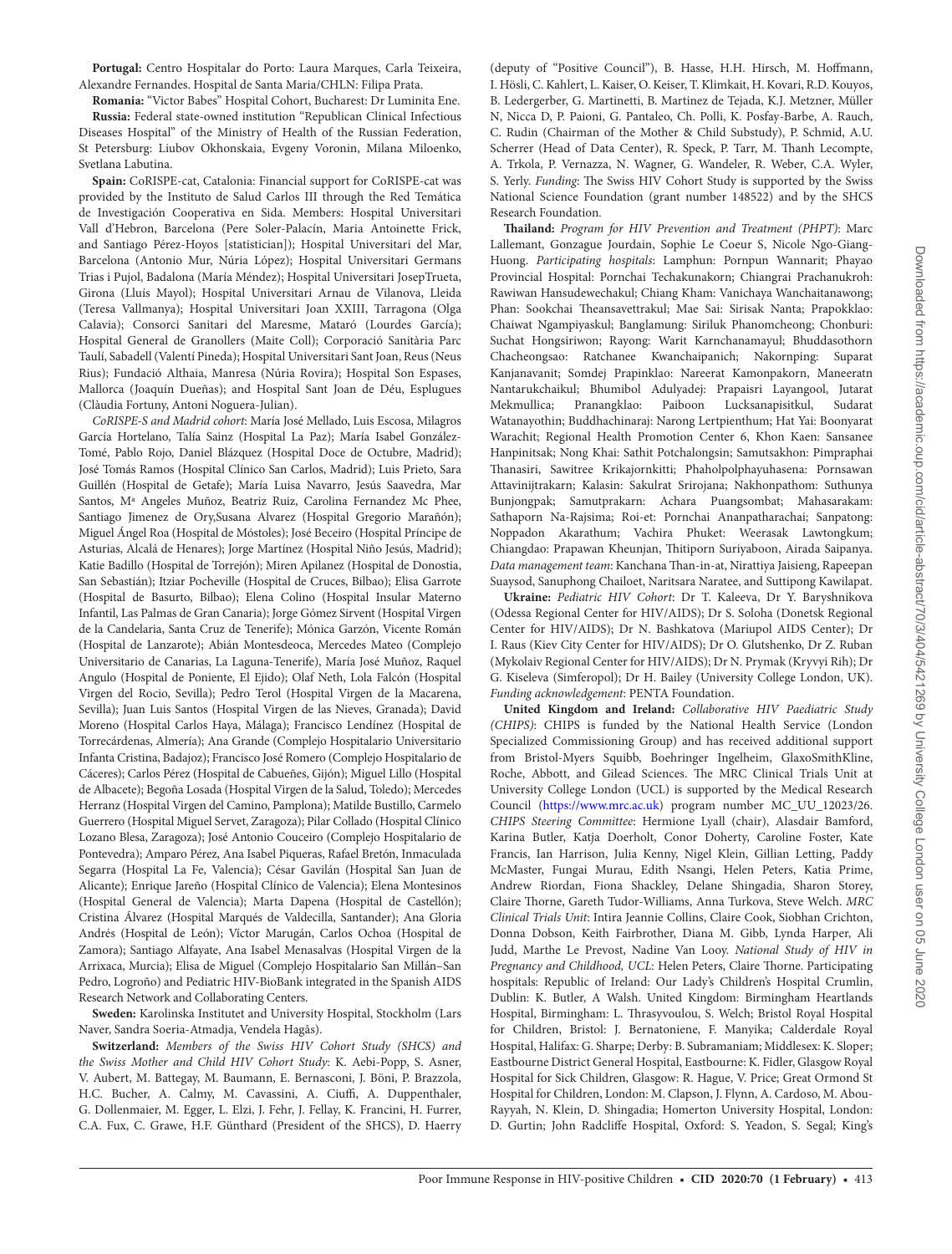College Hospital, London: C. Ball, S. Hawkins; Leeds General Infirmary, Leeds: M. Dowie; Leicester Royal Infirmary, Leicester: S. Bandi, E. Percival; Luton and Dunstable Hospital, Luton: M. Eisenhut, K. Duncan, S. Clough; Milton Keynes General Hospital, Milton Keynes: Dr L. Anguvaa, S. Conway, Newcastle General, Newcastle: T. Flood, A. Pickering; North Manchester General, Manchester: P. McMaster, C. Murphy; North Middlesex Hospital, London: J. Daniels, Y. Lees; Northampton General Hospital, Northampton: F. Thompson; Northwick Park Hospital Middlesex; B. Williams, S. Pope; Nottingham QMC, Nottingham: L. Cliffe, A. Smyth, S. Southall; Queen Alexandra Hospital, Portsmouth: A. Freeman; Raigmore Hospital, Inverness: H. Freeman; Royal Belfast Hospital for Sick Children, Belfast: S. Christie; Royal Berkshire Hospital, Reading: A. Gordon; Royal Children's Hospital, Aberdeen: D. Rogahn, L. Clarke; Royal Edinburgh Hospital for Sick Children, Edinburgh: L. Jones, B. Offerman; Royal Free Hospital, London: M. Greenberg; Royal Liverpool Children's Hospital, Liverpool: C. Benson, A. Riordan; Sheffield Children's Hospital, Sheffield: L. Ibberson, F. Shackley; Southampton General Hospital, Southampton: S.N. Faust, J. Hancock; St George's Hospital, London: K. Doerholt, K. Prime, M. Sharland, S. Storey; St Mary's Hospital, London: H. Lyall, C. Monrose, P. Seery, G. Tudor-Williams; St Thomas' Hospital (Evelina Children's Hospital), London: E. Menson, A. Callaghan; Royal Stoke University Hospital, Stoke On Trent: A. Bridgwood, P. McMaster; University Hospital of Wales, Cardiff: J. Evans, E. Blake; Wexham Park, Slough: A. Yannoulias.

*EPPICC/PENTA Coordinating Team***.** Elizabeth Chappell, Siobhan Critchton, Intira Jeannie Collins, Charlotte Duff, Carlo Giaquinto, Ruth Goodall, Daniel Gomezpena, Ali Judd, Rebecca Lundin, Laura Mangiarini, Alessandra Nardone, and Claire Thorne.

*Acknowledgments.* The authors thank all the patients for their participation in these cohorts, and the staff members who cared for them.

*Financial support.* This work was supported by funding from the European Union Seventh Framework Programme for Research, Technological Development, and Demonstration under EuroCoord grant agreement 260694. The MRC Clinical Trials Unit at University College London is supported by the Medical Research Council (program number MC\_UU\_12023/26). C. S. reports grants from Dutch Ministry of Health, Welfare and Sport, during the conduct of the study. This work has been partially funded by the Fundación para la Investigación y Prevención de SIDA en España (FIPSE 3608229/09, FIPSE 240800/09, FIPSE 361910/10), Red Temática de Investigación en SIDA (RED RIS) supported by Instituto de Salud Carlos III (ISCIII) (RD12/0017/0035 and RD12/0017/0037) project as part of the Plan R+D+I and cofinanced by the ISCIII- Subdirección General de Evaluación and Fondo Europeo de Desarrollo Regional (FEDER), Mutua Madrileña 2012/0077, Gilead Fellowship 2013/0071, FIS PI15/00694, and CoRISpe (RED RIS RD06/0006/0035 y RD06/0006/0021).

Potential conflicts of interest. A. J. reports grants from Gilead Sciences, Inc, Janssen Pharmaceuticals, PENTA Foundation, and the Collaborative Initiative for Paediatric HIV Education and Research, outside the submitted work. C. T. reports grants from Abbvie and ViiV, outside the submitted work; C. T. also serves on the Advisory Board of ViiV. I. J. C. reports grants from Gilead Sciences, Inc, Janssen Pharmaceuticals, and the Collaborative Initiative for Paediatric HIV Education and Research, outside the submitted work. L. G. reports personal fees from ViiV Healthcare, outside the submitted work. R. G. reports grants from Janssen Pharmaceuticals and the Collaborative Initiative for Paediatric HIV Education and Research, outside the submitted work. J. W. reports grants from INSERM-ANRS (Agence Nationale de Recherche sur le Sida et les Hépatites Virales, Agence autonome INSERM) and SFCE (Société Française des Cancers de l'Enfant), outside the submitted work. All authors have submitted the ICMJE Form for Disclosure of Potential Conflicts of Interest. Conflicts that the editors consider relevant to the content of the manuscript have been disclosed.

#### References

- 1. UNAIDS. AIDS by the numbers Available at: http://www.aidsdatahub.org/aidsnumbers-%E2%80%94-2016-unaids-2016. Accessed 7 June 2017.
- 2. Gibb DM, Newberry A, Klein N, de Rossi A, Grosch-Woerner I, Babiker A. Immune repopulation after HAART in previously untreated HIV-1-infected children. Paediatric European Network for Treatment of AIDS (PENTA) steering committee. Lancet **2000**; 355:1331–2.
- 3. van Rossum AM, Scherpbier HJ, van Lochem EG, et al; Dutch Study Group for Children with HIV Infections. Therapeutic immune reconstitution in HIV-1 infected children is independent of their age and pretreatment immune status. AIDS **2001**; 15:2267–75.
- 4. Collaboration of Observational HIV Epidemiological Research Europe in EuroCoord. All-cause mortality in treated HIV-infected adults with CD4 ≥500/ mm3 compared with the general population: evidence from a large European observational cohort collaboration. Int J Epidemiol **2012**; 41:433–45.
- 5. May MT, Ingle SM. Life expectancy of HIV-positive adults: a review. Sex Health **2011**; 8:526–33.
- 6. Kelly C, Gaskell KM, Richardson M, Klein N, Garner P, MacPherson P. Discordant immune response with antiretroviral therapy in HIV-1: a systematic review of clinical outcomes. PLoS One **2016**; 11:e0156099.
- 7. Gilson RJ, Man SL, Copas A, et al; UK Collaborative HIV Cohort Study Group. Discordant responses on starting highly active antiretroviral therapy: suboptimal CD4 increases despite early viral suppression in the UK Collaborative HIV Cohort (UK CHIC) Study. HIV Med **2010**; 11:152–60.
- 8. Tuboi SH, Pacheco AG, Harrison LH, et al; The Antiretroviral Therapy in Lower-Income Countries (ART-LINC) collaboration of International Epidemiologic Databases to Evaluate AIDS (IeDEA). Mortality associated with discordant responses to antiretroviral therapy in resource-constrained settings. J Acquir Immune Defic Syndr **2010**; 53:70–7.
- 9. Zoufaly A, an der Heiden M, Kollan C, et al; ClinSurv Study Group. Clinical outcome of HIV-infected patients with discordant virological and immunological response to antiretroviral therapy. J Infect Dis **2011**; 203:364–71.
- 10. Lewis J, Walker AS, Castro H, et al. Age and CD4 count at initiation of antiretroviral therapy in HIV-infected children: effects on long-term T-cell reconstitution. J Infect Dis **2012**; 205:548–56.
- 11. Picat MQ, Lewis J, Musiime V, et al; ARROW Trial Team. Predicting patterns of longterm CD4 reconstitution in HIV-infected children starting antiretroviral therapy in sub-Saharan Africa: a cohort-based modelling study. PLoS Med **2013**; 10:e1001542.
- 12. Patel K, Hernán MA, Williams PL, et al; Pediatric AIDS Clinical Trials Group 219/219C Study Team. Long-term effects of highly active antiretroviral therapy on CD4+ cell evolution among children and adolescents infected with HIV: 5 years and counting. Clin Infect Dis **2008**; 46:1751–60.
- 13. Desmonde S, Dicko F, Koueta F, et al; International Epidemiologic Databases to Evaluate AIDS (IeDEA) West Africa Paediatric Collaboration. Association between age at antiretroviral therapy initiation and 24-month immune response in West-African HIV-infected children. AIDS **2014**; 28:1645–55.
- 14. Duong T, Judd A, Collins IJ, et al; Collaborative HIV Paediatric Study Steering Committee. Long-term virological outcome in children on antiretroviral therapy in the UK and Ireland. AIDS **2014**; 28:2395–405.
- 15. Davies MA, Moultrie H, Eley B, et al; International Epidemiologic Databases to Evaluate AIDS Southern Africa (IeDEA-SA) Collaboration. Virologic failure and second-line antiretroviral therapy in children in South Africa—the IeDEA Southern Africa Collaboration. J Acquir Immune Defic Syndr **2011**; 56:270–8.
- 16. Judd A, Chappell E, Turkova A, et al. Long-term trends in mortality and AIDSdefining events after combination ART initiation among children and adolescents with perinatal HIV infection in 17 middle- and high-income countries in Europe and Thailand: a cohort study. PLoS Med **2018**; 15:e1002491.
- 17. Centers for Disease Control and Prevention. Revised surveillance case definition for HIV infection—United States, 2014. MMWR Recomm Rep **2014**; 63:1–10.
- 18. World Health Organization. WHO case definitions of HIV for surveillance and revised clinical staging and immunological classification of HIV-related disease in adults and children. Available at: http://www.who.int/hiv/pub/guidelines/ HIVstaging150307.pdf. Accessed 30 November 2010.
- 19. WHO Multicentre Growth Reference Study Group. WHO Child Growth Standards: length/height-for-age, weight-for-age, weight-for-length, weight-for-height and body mass index-for-age: Methods and development. Available at: http://www.who. int/childgrowth/standards/technical\_report/en/. Accessed 6 November 2017.
- 20. Engsig FN, Zangerle R, Katsarou O, et al; Antiretroviral Therapy Cohort Collaboration (ART-CC) and the Collaboration of Observational HIV Epidemiological Research Europe (COHERE) in EuroCoord. Long-term mortality in HIV-positive individuals virally suppressed for >3 years with incomplete CD4 recovery. Clin Infect Dis **2014**; 58:1312–21.
- 21. Lewis J, Payne H, Walker AS, et al. Thymic output and CD4 T-cell reconstitution in HIV-infected children on early and interrupted antiretroviral treatment: evidence from the children with HIV early antiretroviral therapy trial. Front Immunol **2017**; 8:1162.
- 22. Sabin CA, Smith CJ, d'Arminio Monforte A, et al. Response to combination antiretroviral therapy: variation by age. AIDS **2008**; 22:1463–73.
- 23. World Health Organization. Consolidated guidelines on the use of antiretroviral drugs for treating and preventing HIV infection: recommendations for a public health approach. Available at: http://apps.who.int/iris/bitstr eam/10665/208825/1/9789241549684\_eng.pdf?ua=1. Accessed 7 December 2016.